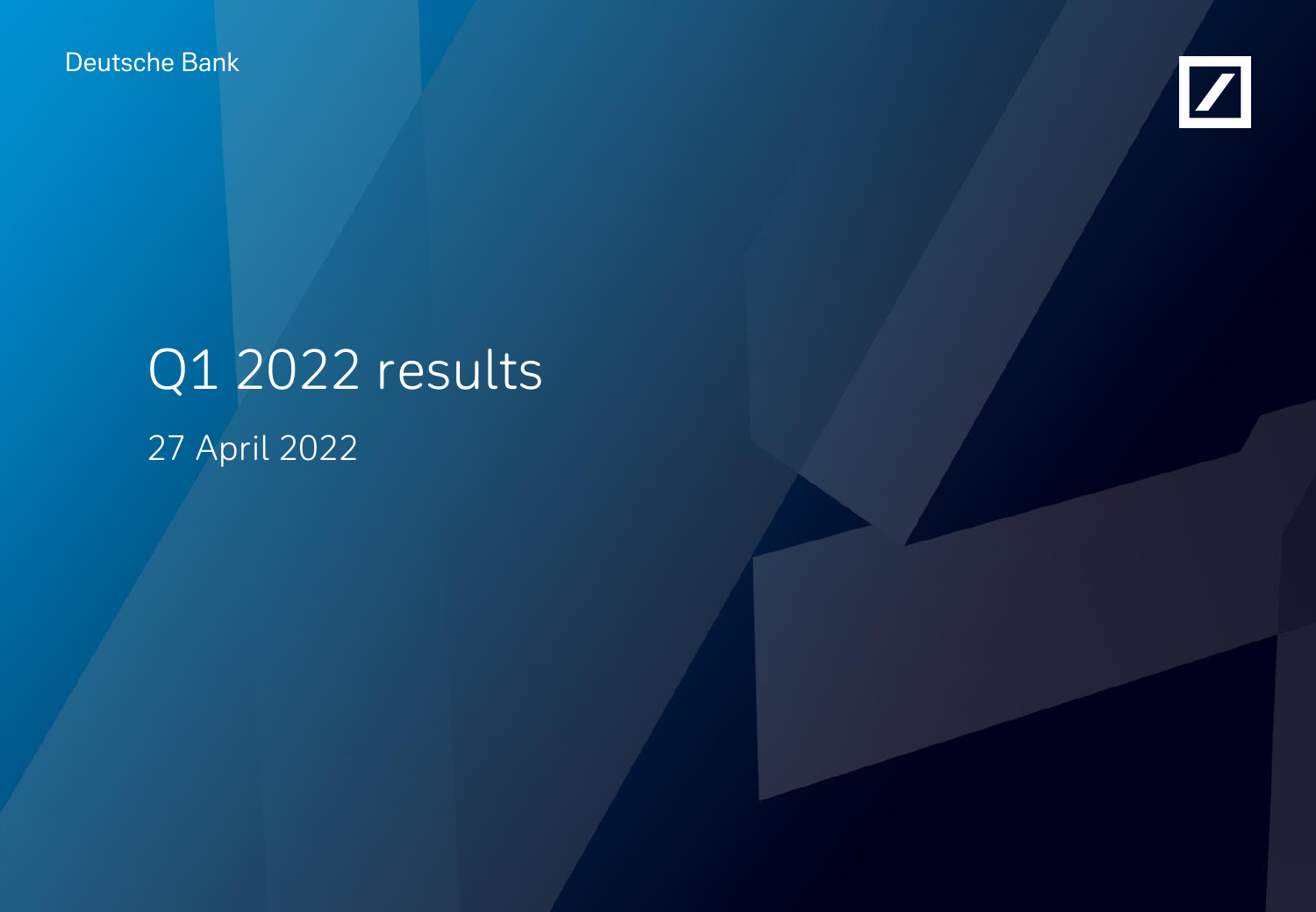### Results support trajectory to FY targets and ambitions Q1 2022





Note: Throughout this presentation totals may not sum due to rounding differences and percentages may not precisely reflect the absolute figures. Since 2020, the Group applies fair value hedge accounting for portfolio hedges of interest rate risk to hedge account modelled deposits and fixed rate mortgages with pre-payment options under the EU carve out version of IAS 39 (1) Throughout this presentation post-tax return on average tangible shareholders' equity (RoTE) is calculated on net income after AT1 coupons. Group average tangible shareholders' equity: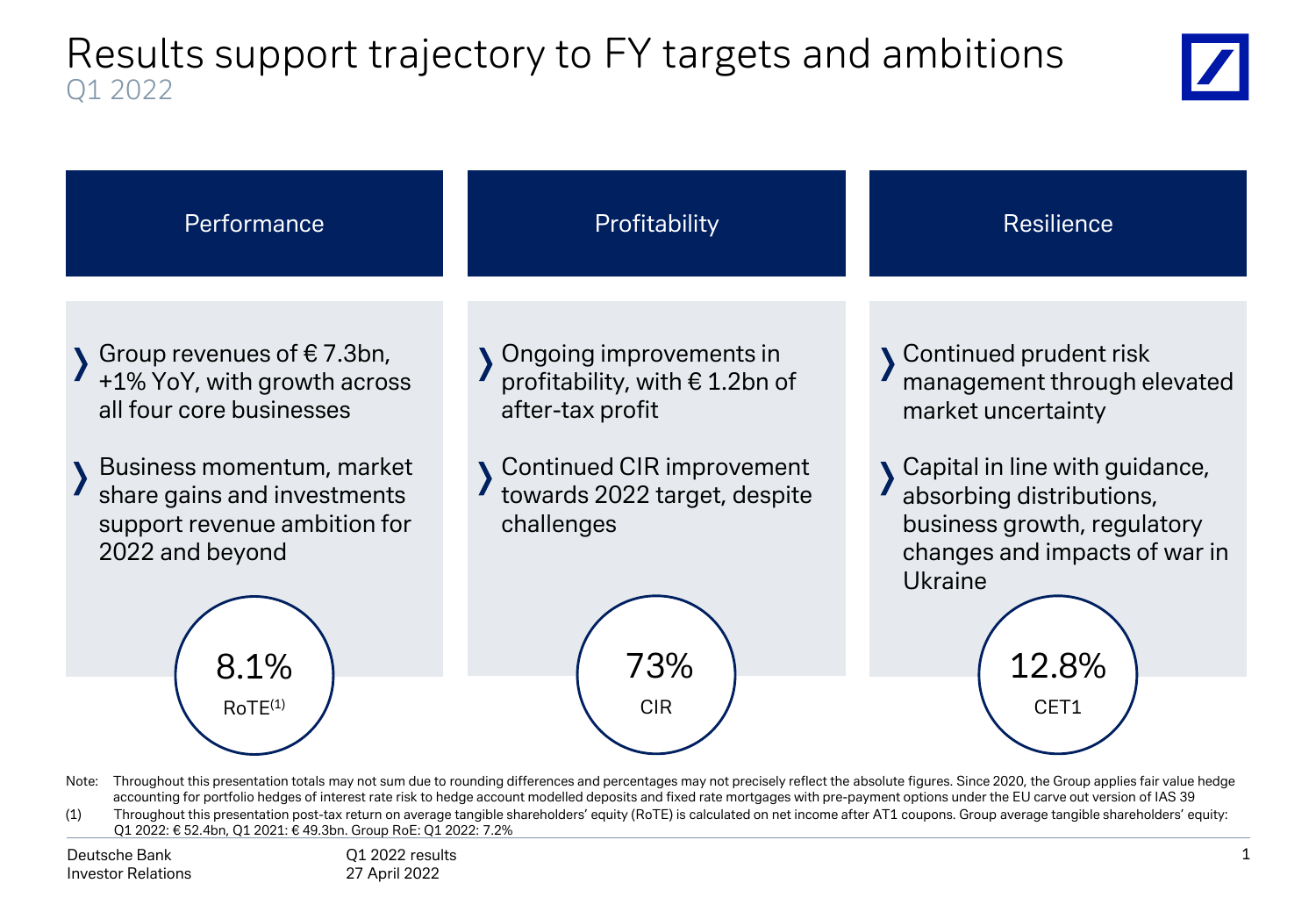### Progress on strategic priorities in core businesses Q1 2022





Note: Divisional post-tax return (RoTE) on average tangible shareholders' equity calculated applying a 28% tax rate. Detailed on slides 16, 18, 20 and 22

(1) Defined on slide 31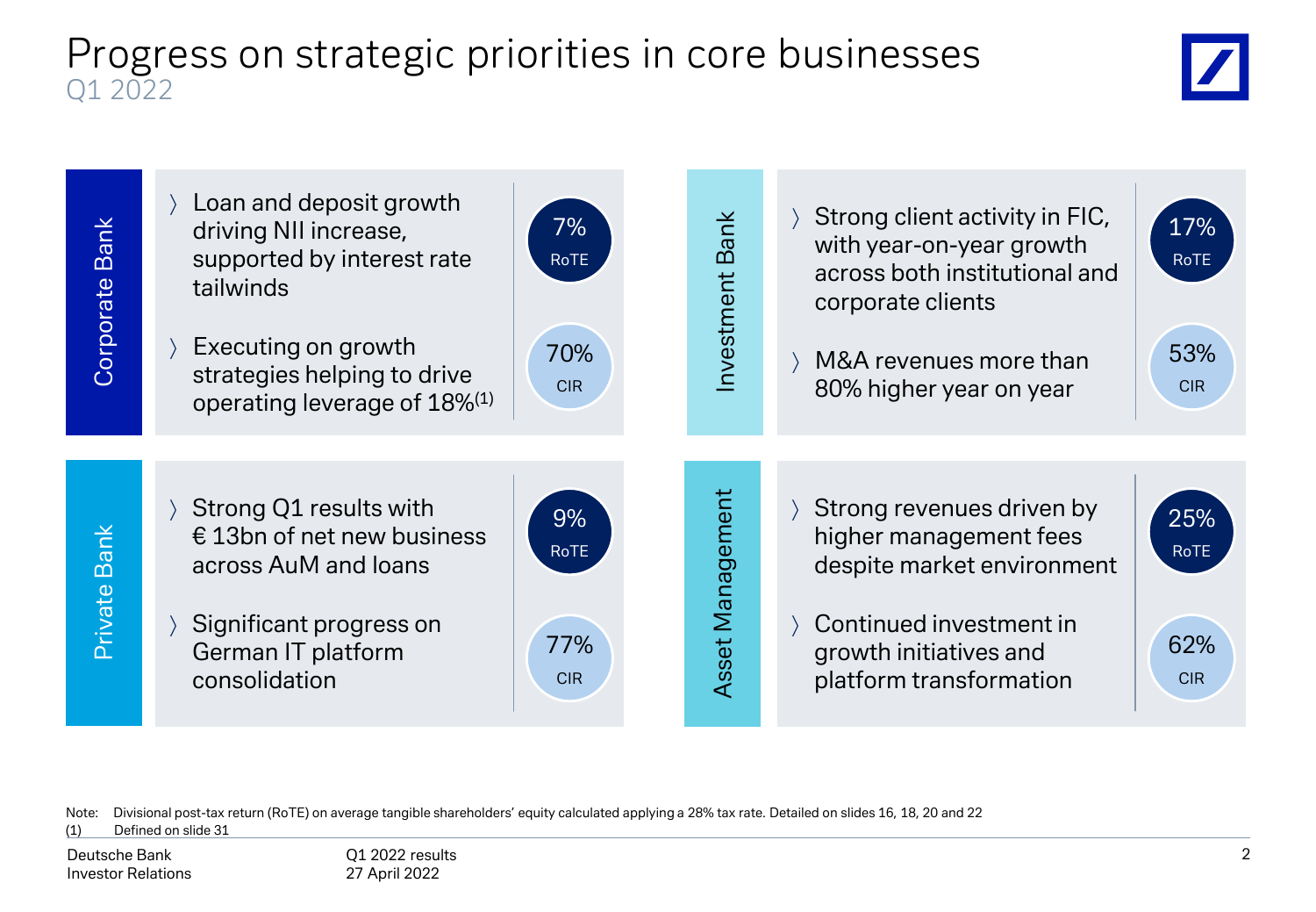## Russia: impact continues to be carefully monitored





#### Detailed on slides 28 and 29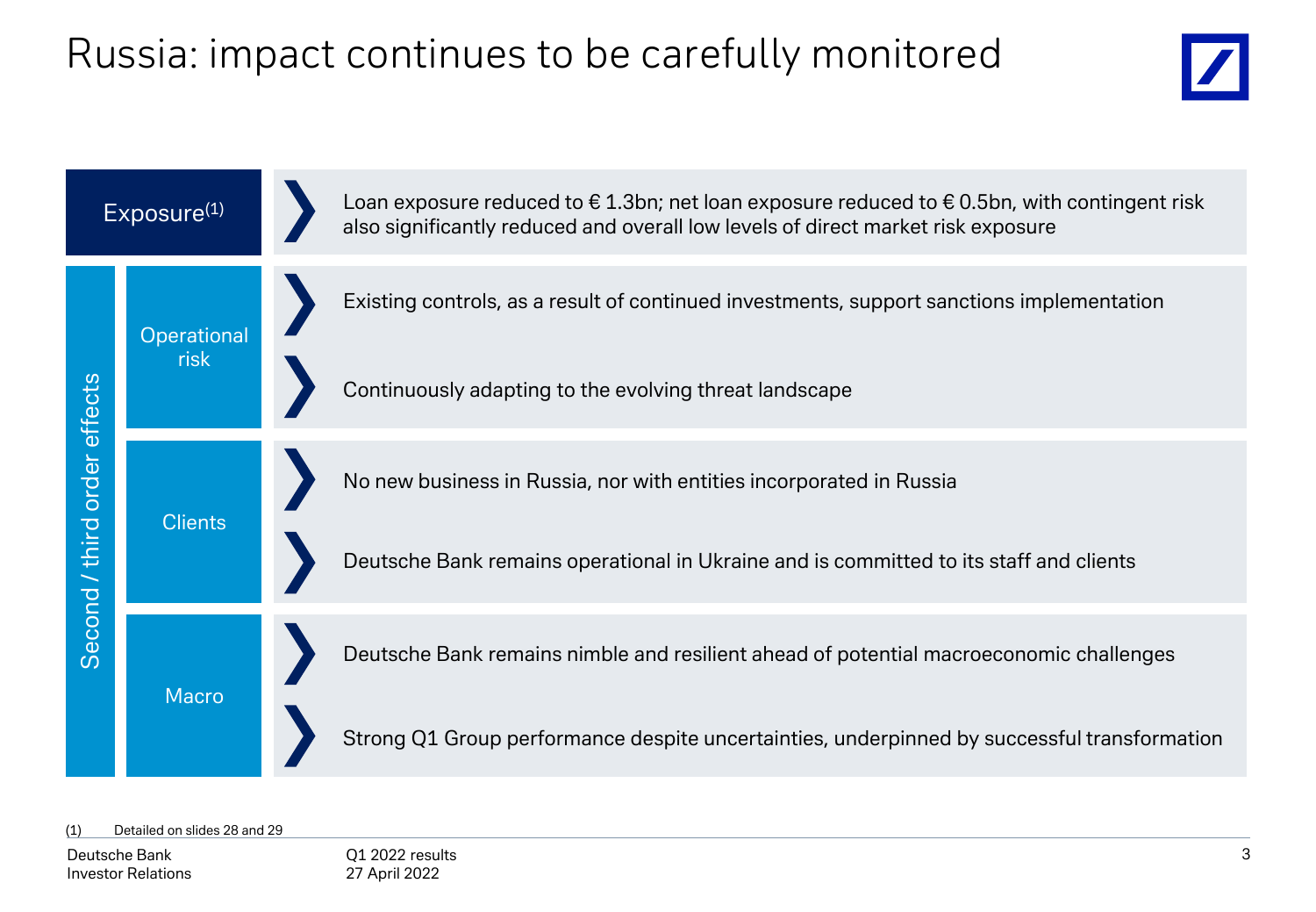### Sustainability strategy well on track In € bn, cumulative since 2020

### Sustainable Finance(1) volumes vs. target



### Reported volumes by business and product type





### Key achievements in Q1 2022

- Sustainable Finance: Cumulative volumes increase by € 20bn in Q1, as DB continues to support clients with ESG financing and investments
- Policies & Commitments: Published carbon footprint for own corporate loan portfolio; signed a memorandum of understanding with Development Guarantee Group to address climate financing gap for developing countries
- People & Own Operations: Own energy consumption significantly reduced by 19%(2); actions in US to support inclusion, equity and diversity

Thought Leadership & Stakeholder Engagement: Support for Ukrainian refugees via JobAidUkraine platform; hosted Global DB ESG conference; International Private Bank published paper on biodiversity

(1) Sustainable financing and investment activities as defined in Deutsche Bank's Sustainable Finance Framework, which is published on our website. Given the cumulative definition of our target, in cases where validation against the Framework cannot be completed in the reporting quarter, volumes may be disclosed in the subsequent quarters after validation completion (2) Energy consumption in comparison to 2019, partly related to COVID-caused reduction in office occupancy (COVID-adjusted energy reduction estimated at 12%)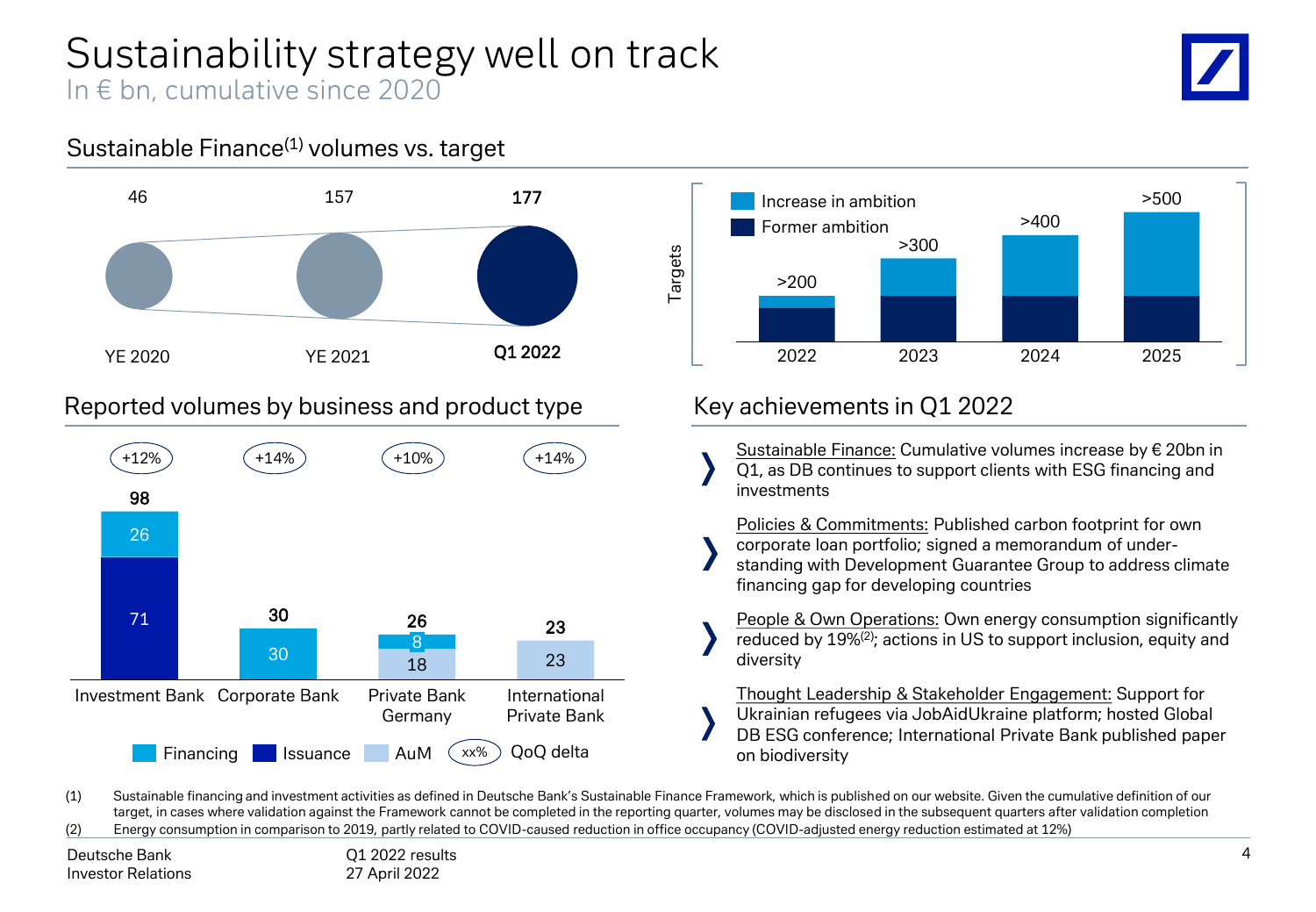# Positive operating performance

In € bn, unless stated otherwise





(1) Corporate & Other revenues (Q1 2021:  $\epsilon$  (73)m, Q1 2022:  $\epsilon$  (353)m are not shown on these charts but are included in Core Bank totals. Average growth rate is calculated as simple average

(2) Nonoperating costs include impairment of goodwill and intangibles, litigation, and restructuring and severance. Detailed on slide 32

(3) Defined on slide 31 and detailed on slide 32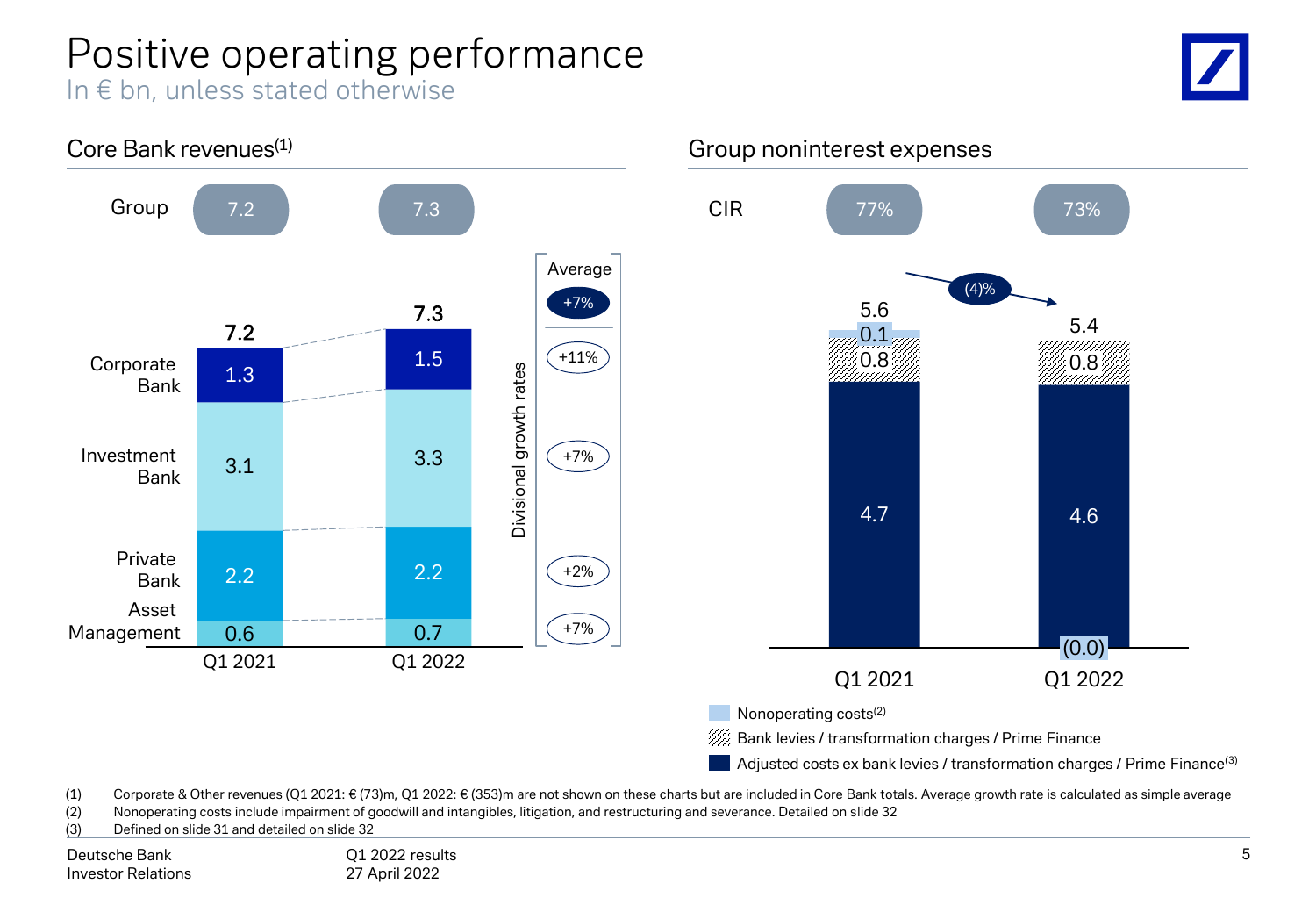Evidenced step off towards targets in key measurement year



Supporting clients across all four core businesses as they navigate through a challenging environment

Continued improvements in profitability and efficiency, underpinned by strong risk management

Sustainable business growth supports strategy and capital distribution

Significant progress on Sustainability targets and ambitions

Focused on continued positive operating performance, despite further uncertainties ahead

Focused on delivering 2022 targets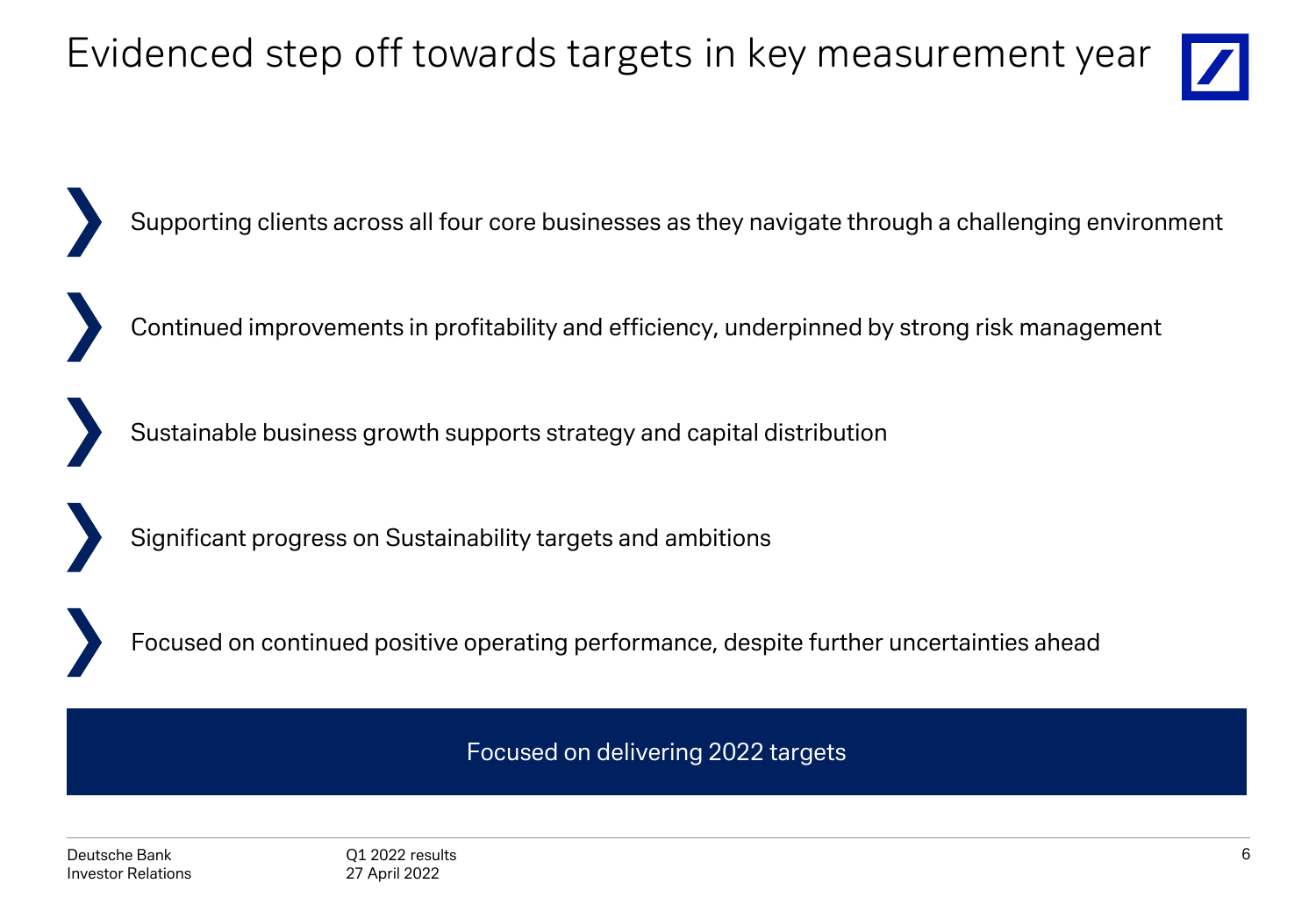# Q1 2022 Group financial highlights

In  $\epsilon$  m, unless stated otherwise

|                                   |                                                                                                                        | Q1 2022           | Change in %<br>vs. Q1 2021       | Change in %<br>vs. Q4 2021                   |
|-----------------------------------|------------------------------------------------------------------------------------------------------------------------|-------------------|----------------------------------|----------------------------------------------|
| <b>Revenues</b>                   | <b>Revenues</b>                                                                                                        | 7,328             | $\mathbf{1}$                     | 24                                           |
|                                   | Revenues ex specific items <sup>(1)</sup>                                                                              | 7,330             | 1                                | 24                                           |
| <b>Costs</b>                      | Noninterest expenses                                                                                                   | 5,377             | (4)                              | (3)                                          |
|                                   | Adjusted costs                                                                                                         | 5,385             | (1)                              | 4                                            |
| Profitability                     | Profit (loss) before tax                                                                                               | 1,658             | $\overline{4}$                   | n.m.                                         |
|                                   | Profit (loss)                                                                                                          | 1,227             | 18                               | n.m.                                         |
|                                   | RoTE (%) <sup>(2)</sup>                                                                                                | 8.1               | $0.7$ ppt                        | 7.0ppt                                       |
|                                   | Cost/income ratio (%)                                                                                                  | 73                | $(4)$ ppt                        | $(21)$ ppt                                   |
| <b>Risk and</b><br><b>Capital</b> | Provision for credit losses (bps of average loans) <sup>(3)</sup><br>CET1 ratio (%)<br>Leverage ratio $(\%)^{(4),(5)}$ | 24<br>12.8<br>4.6 | 18bps<br>$(92)$ bps<br>$(5)$ bps | 3 <sub>bps</sub><br>$(41)$ bps<br>$(30)$ bps |
| Per share                         | Diluted earnings per share (in $\epsilon$ )                                                                            | 0.55              | 18                               | n.m.                                         |
| metrics                           | Tangible book value per share (in $\epsilon$ )                                                                         | 25.15             | 5                                | $\overline{2}$                               |

(1) Detailed on slide 32

(2) Average tangible shareholders' equity Q1 2022: € 52.4bn, Q1 2021: € 49.3bn and Q4 2021: € 51.7bn

(3) Provision for credit losses annualized as basis points of average loans gross of allowances for loan losses (€ 478bn for Q1 2022)

(4) Throughout this presentation and starting with Q1 2022, leverage ratio is presented as reported, as the fully loaded definition has been discontinued due to immaterial differences. Comparative information for earlier periods is unchanged and based on DB's earlier fully loaded definition

(5) Leverage exposure excludes certain central bank balances after the implementation of the CRR Quick Fix. Including these balances Q1 2022 leverage ratio would have been 4.3%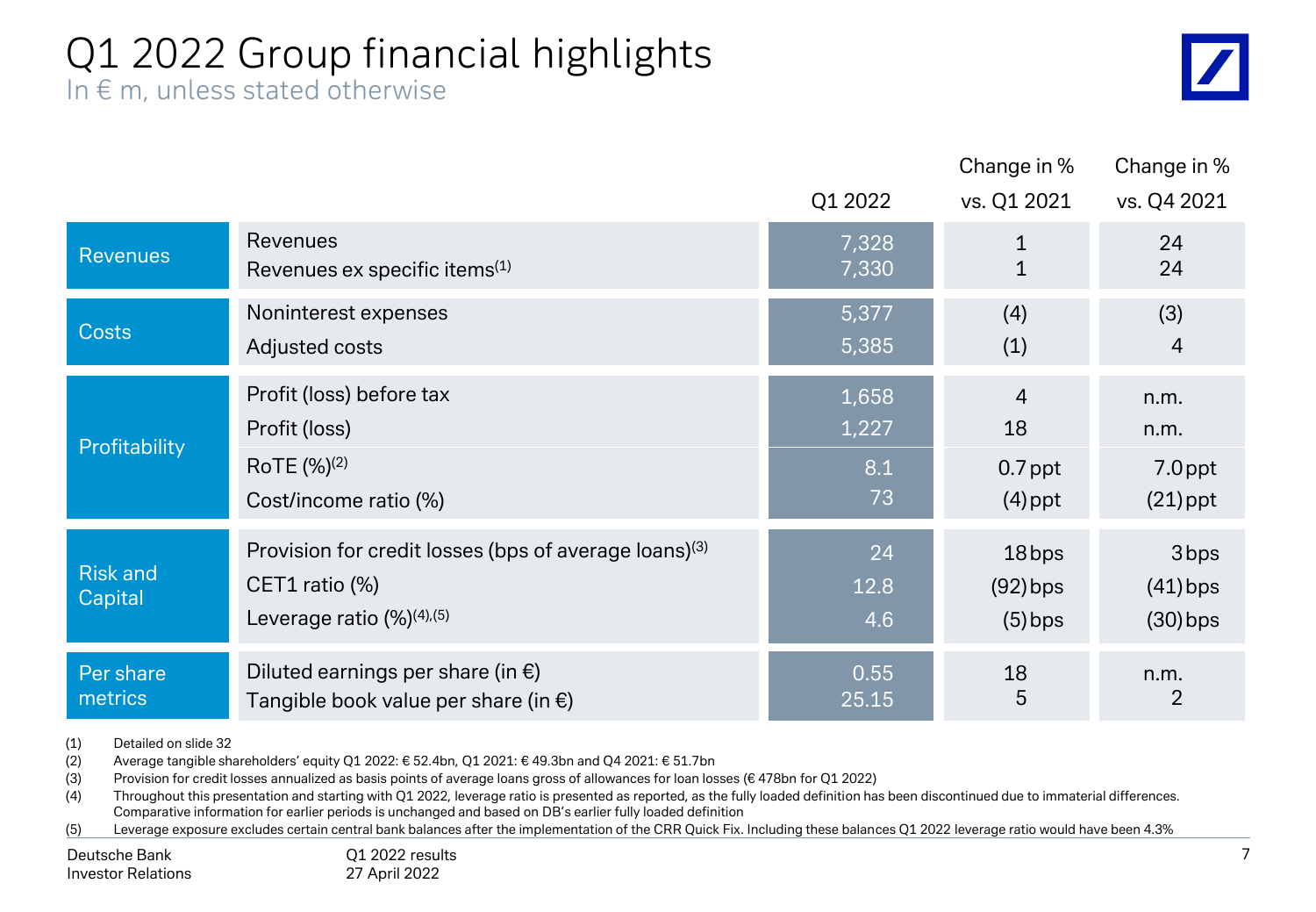# Q1 2022 Core Bank financial highlights

In € bn, unless stated otherwise



|                                           | Q1 2022 | Change vs.<br>Q1 2021 | Change vs.<br>Q4 2021 |
|-------------------------------------------|---------|-----------------------|-----------------------|
| <b>Revenues</b>                           | 7.3     | 3%                    | 24%                   |
| Revenues ex specific items <sup>(1)</sup> | 7.3     | 3%                    | 25%                   |
| Noninterest expenses                      | 5.0     | (1)%                  | (3)%                  |
| <b>Adjusted costs</b>                     | 5.1     | 1%                    | 3%                    |
| Profit (loss) before tax                  | 2.0     | (0)%                  | n.m.                  |
| Profit (loss)                             | 1.5     | 10%                   | 158%                  |
| RoTE (%) <sup>(2)</sup>                   | 10.7    | $(0.2)$ ppt           | $7.3$ ppt             |
| Cost/income ratio (%)                     | 69      | $(2)$ ppt             | $(19)$ ppt            |
| <b>Risk weighted assets</b>               | 339     | 15%                   | 5%                    |
| Leverage exposure                         | 1,212   | 8%                    | 2%                    |

(1) Detailed on slides 32

(2) Core Bank average tangible shareholders' equity Q1 2022: € 49.0bn, Q1 2021: € 44.6bn and Q4 2021: € 47.7bn. Core Bank RoE: Q1 2022: 9.5%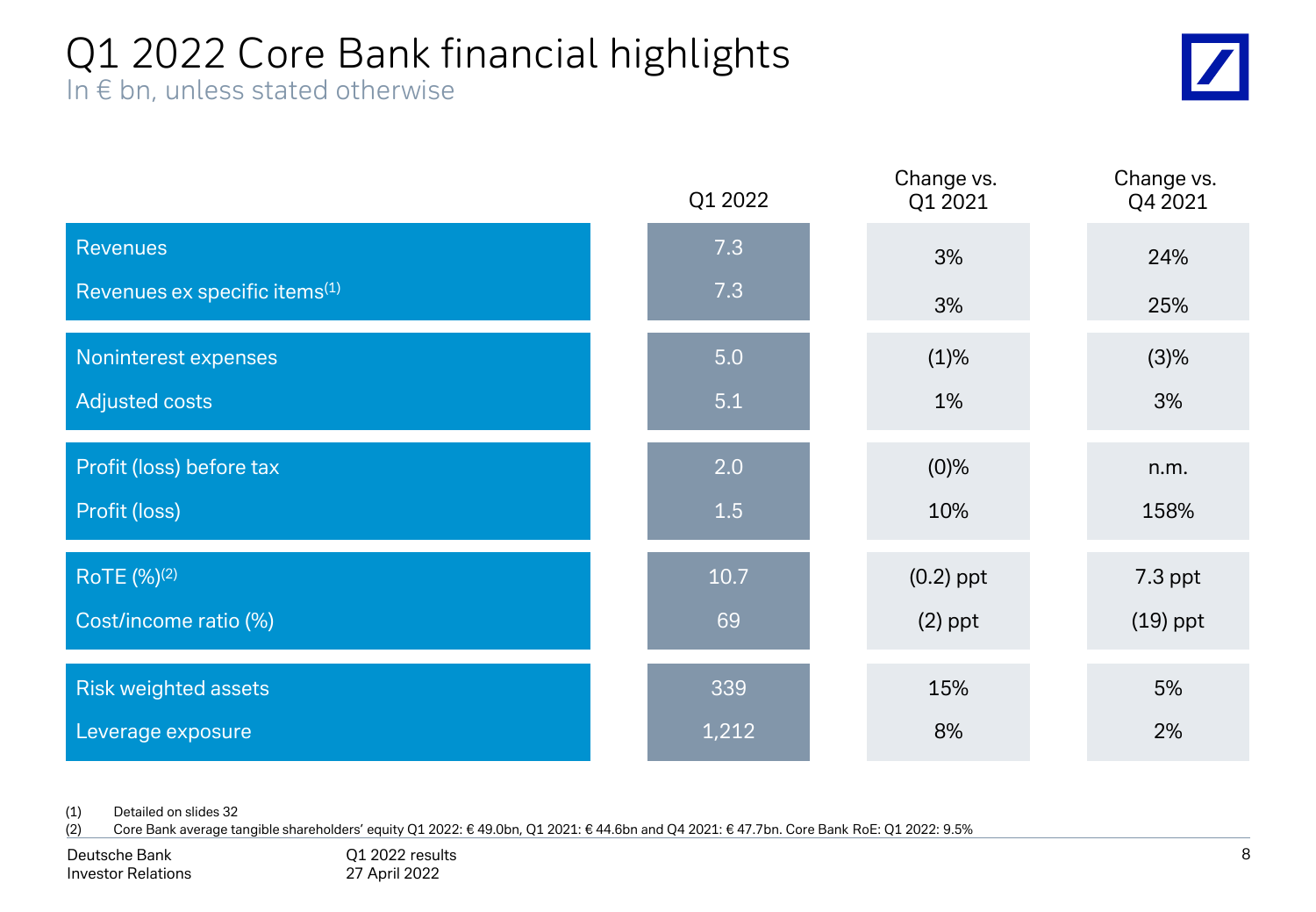### Net interest margin



#### Evolution of Group NIM and average interest earning assets



#### **Comments**

- NIM decline in H1 2020 driven by reduced U.S. base rates, largely neutralized in P&L through lower swap costs
- NIM broadly stable since H2 2020 with the exception of the TLTRO timing impact (4bps in Q1 2021)
- Stability driven by increased balance sheet efficiency, deposit charging and TLTRO benefits offsetting ongoing interest rate pressure
- Current impact of TLTRO bonus rate on NIM is ~1.5bps
- NIM expected to rise as interest rate environment becomes increasingly favorable

(1) Average balances for each quarter are calculated based upon month-end balances

(2) Reported net interest income expressed as a percentage of average interest earning assets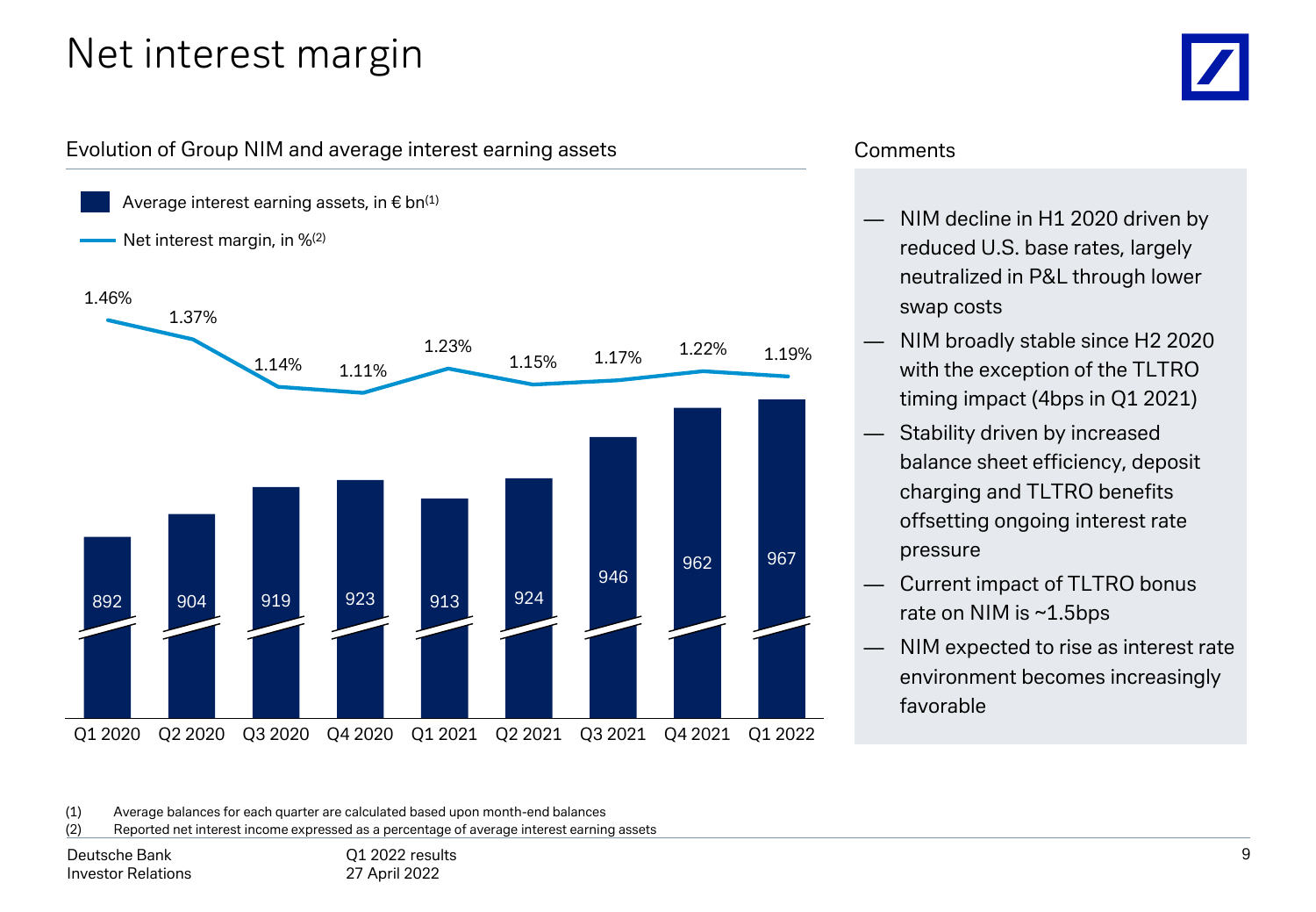# Adjusted costs – Q1 2022 (QoQ)

In  $\epsilon$  m, unless stated otherwise



#### $\mathscr{W}_h$  Prime Finance<sup>(1)</sup>



#### Q1 2022 quarter-on-quarter comments

- Adjusted costs excluding transformation charges and bank levies decreased 7% quarter on quarter on a reported basis and excluding FX effects
- Compensation and benefits broadly flat against elevated Q4 2021 level. Performance related compensation, investment in strategic hires and fund performance fees offset expected underlying decline in workforce cost
- Reduction across all major noncompensation categories including completion of remediation projects and efficiency saves

(1) Expenses eligible for reimbursement related to Prime Finance. Defined on slide 31

- (2) Excludes severance of €98m in Q4 2021, €10m in Q1 2022 as this is excluded from adjusted costs as defined on slide 31
- (3) Defined on slide 31. Transformation charges in Q1 2022 include the following: information technology of € 31m, professional services of € 6m, communication, data services, marketing of € 1m and other of € 1m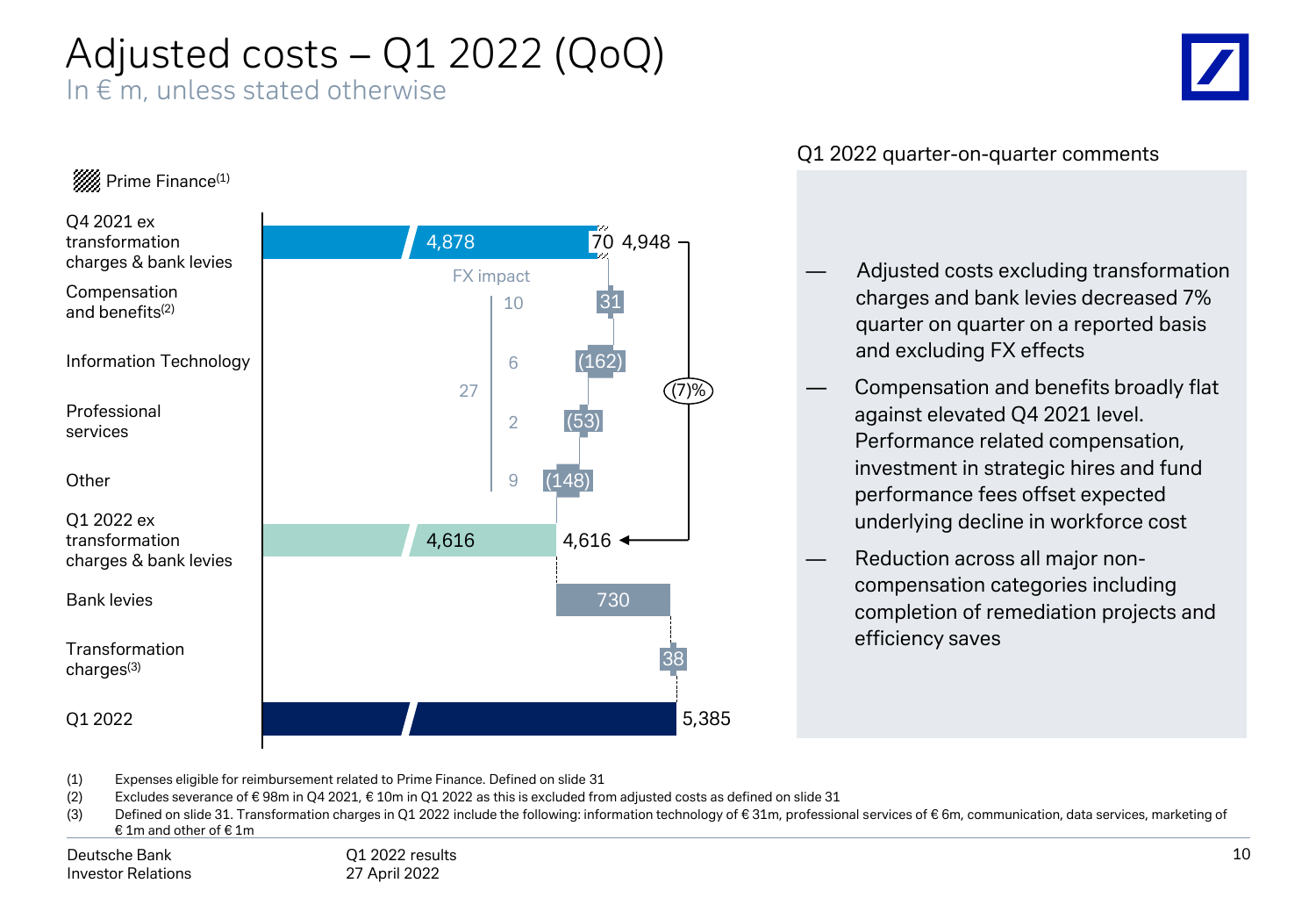# Adjusted costs – Q1 2022 (YoY)

In  $\epsilon$  m, unless stated otherwise



#### Q1 2022 year-on-year comments

- Adjusted costs excluding transformation charges and bank levies decreased 3% year on year, and 5% excluding FX effects
- Compensation and benefits reflect business performance and investments in select growth areas. Effects from workforce reduction offset by payroll inflation
- IT costs, professional services and other non-compensations costs reduction driven by completion of IT, control and remediation projects





(1) Expenses eligible for reimbursement related to Prime Finance. Defined on slide 31

- (2) Excludes severance of €41m in Q1 2021, €10m in Q1 2022 as this is excluded from adjusted costs as defined on slide 31
- (3) Defined on slide 31. Transformation charges in Q1 2022 include the following: information technology of € 31m, professional services of € 6m, communication, data services, marketing of € 1m and other of € 1m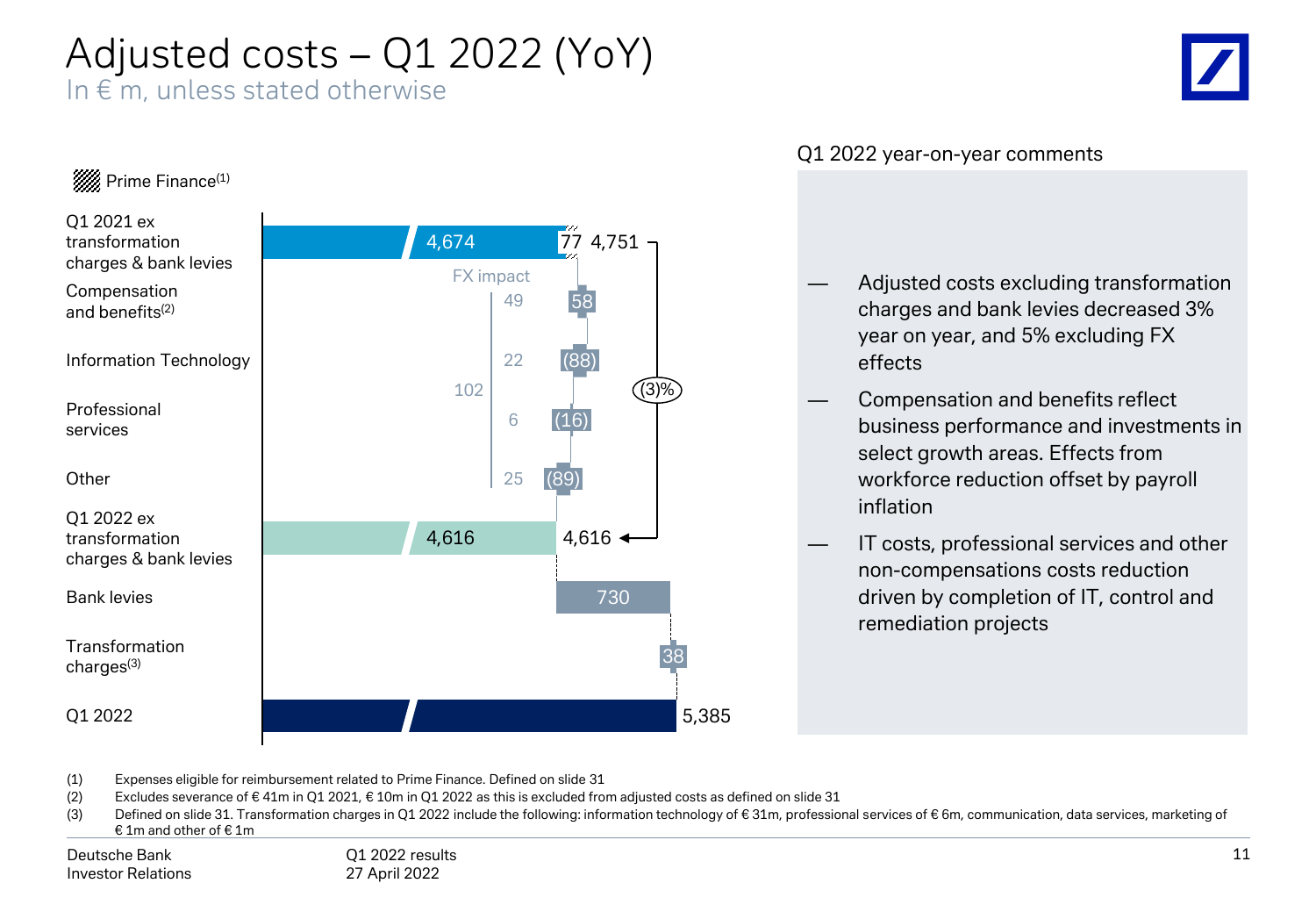## Provision for credit losses

In  $\epsilon$  mn, unless stated otherwise



#### **Comments**

- Moderate quarter-on-quarter increase driven by war in Ukraine
- Elevated Stage 1+2 provisions relate to Russian exposure migration and additional overlays to reflect macroeconomic uncertainties
- Stage 3 provisions in Corporate Bank predominantly driven by a few impairments on Russian and Ukrainian clients, offset by releases in Investment Bank. Private Bank benefitted from model recalibrations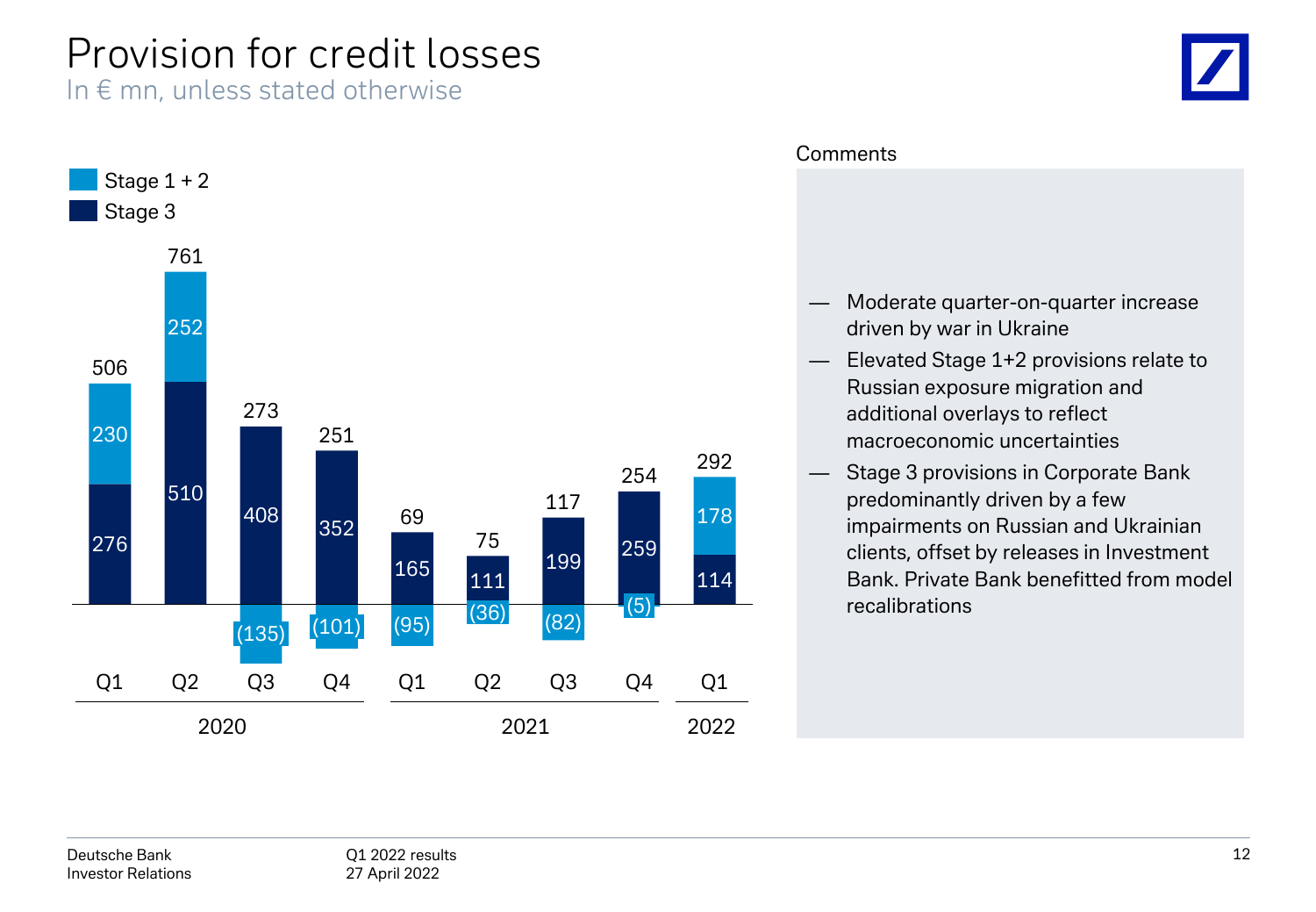## Russia: direct impact well contained

In  $\epsilon$  bn, unless stated otherwise



|                                              |        | Dec 31, 2021 Change in % Mar 31, 2022 Comments |     |                                                                                                                                                                                                                 |
|----------------------------------------------|--------|------------------------------------------------|-----|-----------------------------------------------------------------------------------------------------------------------------------------------------------------------------------------------------------------|
| <b>Gross loans</b>                           | 1.4(1) | (5)                                            | 1.3 | Exposure reduction (primarily Corporate Bank) from<br>active exposure management, client repayments and roll-<br>off of guarantees                                                                              |
| Net $loans(2)$                               | 0.6    | (21)                                           | 0.5 | Contingent Risk significantly reduced with undrawn<br>commitments largely mitigated via Export Credit Agency<br>and contractual draw-down protection<br>All major derivative exposures unwound, with DB being a |
| Additional<br>contingent risk <sup>(3)</sup> | 1.5    | (35)                                           | 1.0 | net payer on a mark-to-market basis<br>Overall low levels of direct market risk exposure to<br>Russia; short bias maintained                                                                                    |

(1) Sum of loans reported under "Russian Federation" in 2021 Annual Report (€ 911m) as well as loan exposures to international subsidiaries of Russian companies which are included as exposure in other countries. 31 March 2022 equivalent at € 812m. See further details in Earnings Report as of 31 March 2022

(2) After risk mitigants such as Export Credit Agency ("ECA") insurance and Private Risk Insurance ("PRI")

(3) Undrawn commitments and guarantees. Split as of 31 March 2022: € 0.8bn and € 0.2bn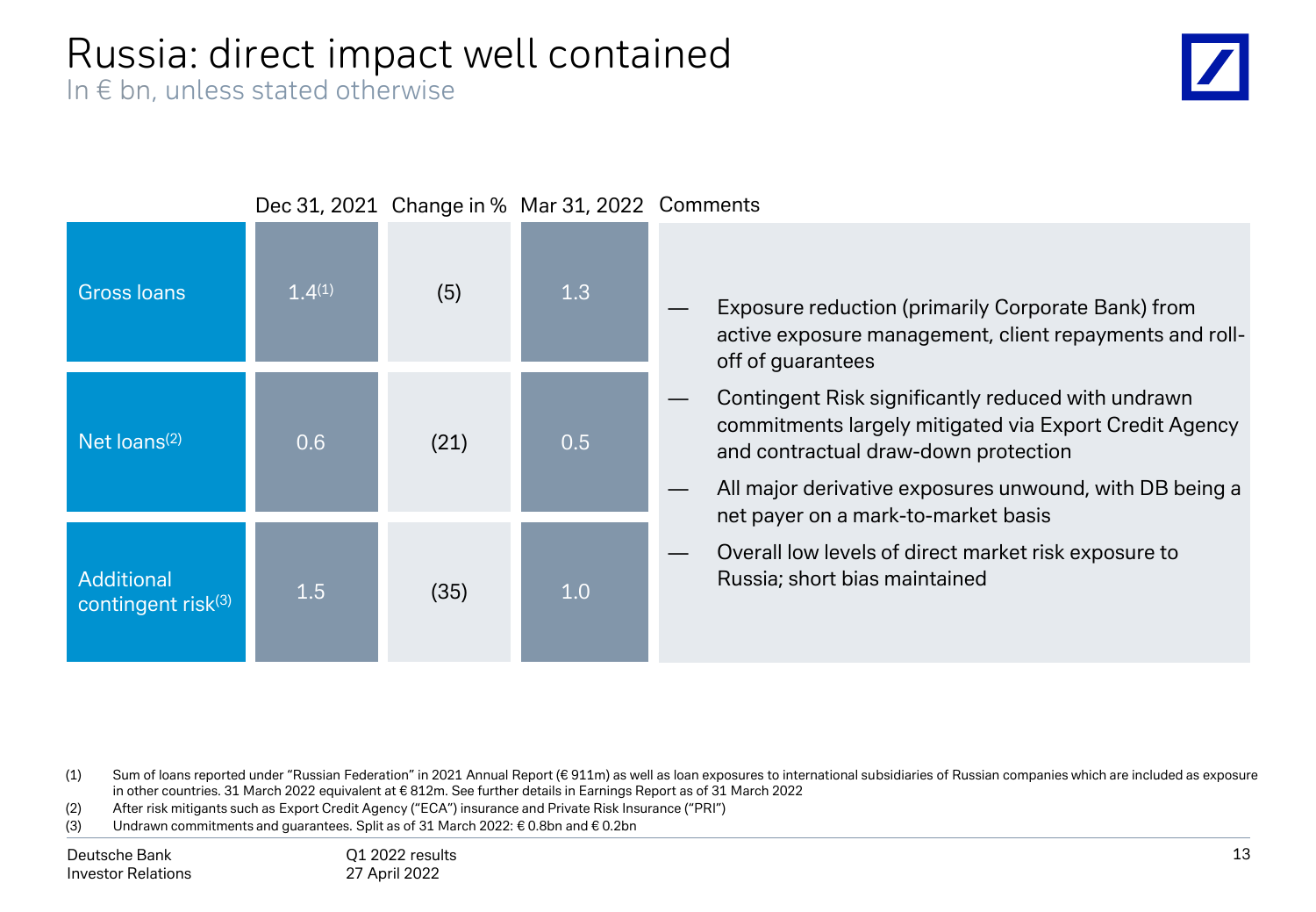# Capital ratios

### Movements in basis points (bps), period end





#### Leverage ratio<sup>(1)</sup>



#### **Comments**

- CET1 ratio down 41bps compared to Q4 2021:
	- (37)bps from RWA changes, including (20)bps from ECB mandated model adjustments with the remainder from investments into Core Bank business growth and higher risk weights on Russia related exposures, partially offset by lower operational risk RWA
	- $(3)$ bps from capital changes, with Q1 2022 earnings principally offset by share buybacks, dividend / AT1 deductions, equity compensation impact and higher Russia related prudent valuation deductions
	- Leverage ratio decreased by 30bps in the quarter:
		- (2)bps from FX translation effects
		- (12)bps from leverage exposure driven by business activities, including Core Bank loan growth
		- $-$  (16)bps due to  $\epsilon$  1.75bn reduction in AT1 capital on the back of call announced in Q1 2022
	- Pro-forma leverage ratio, including certain central bank balances<sup>(1)</sup> of 4.3%; the € 750m AT1 issued on March, 28 (settled on April, 4) adds a further 6bps

(1) Q4 2021 and Q1 2022 leverage exposure excludes certain central bank balances after the ECB decision 18 June 2021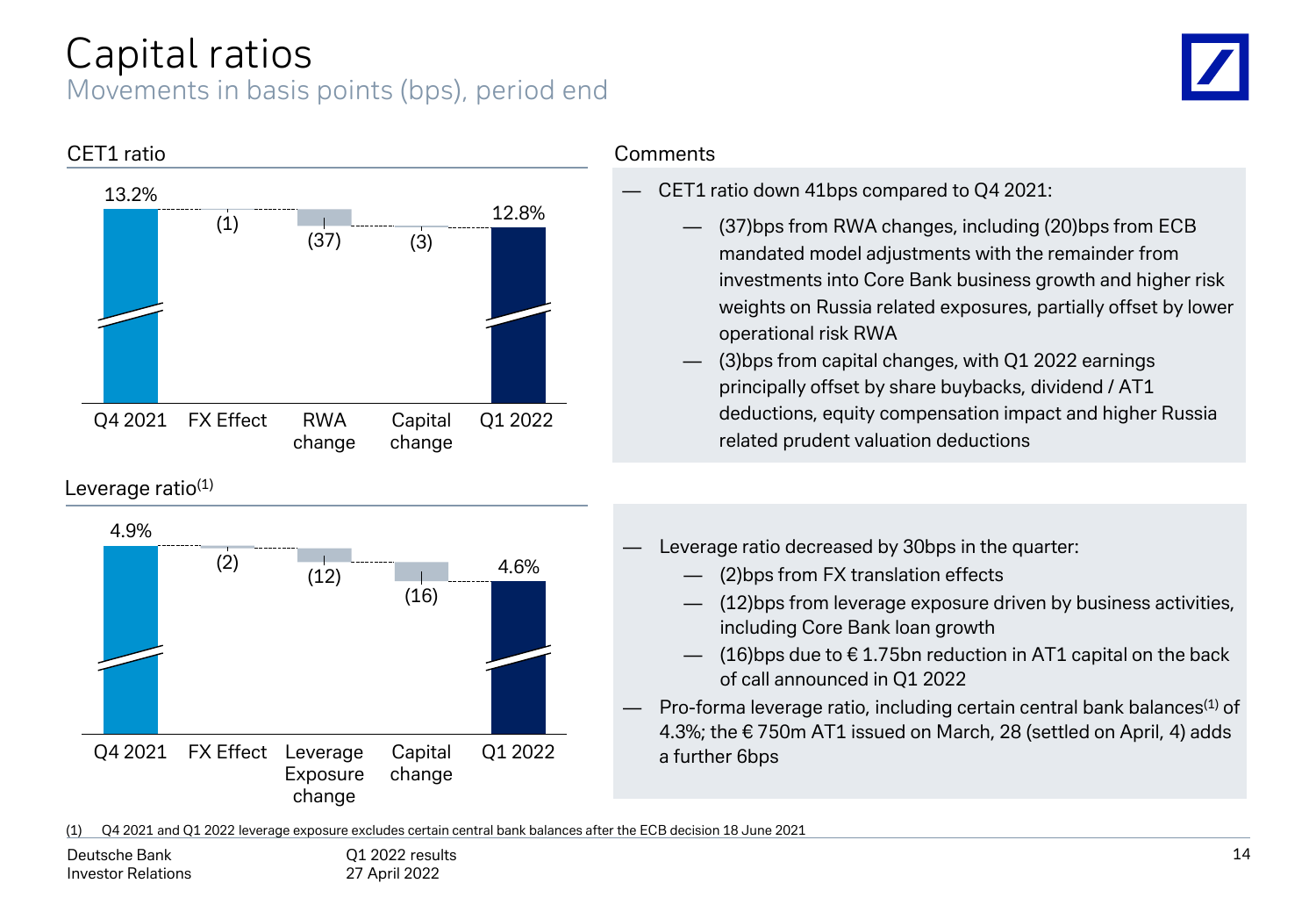

### Segment results

Deutsche Bank Investor Relations Q1 2022 results 27 April 2022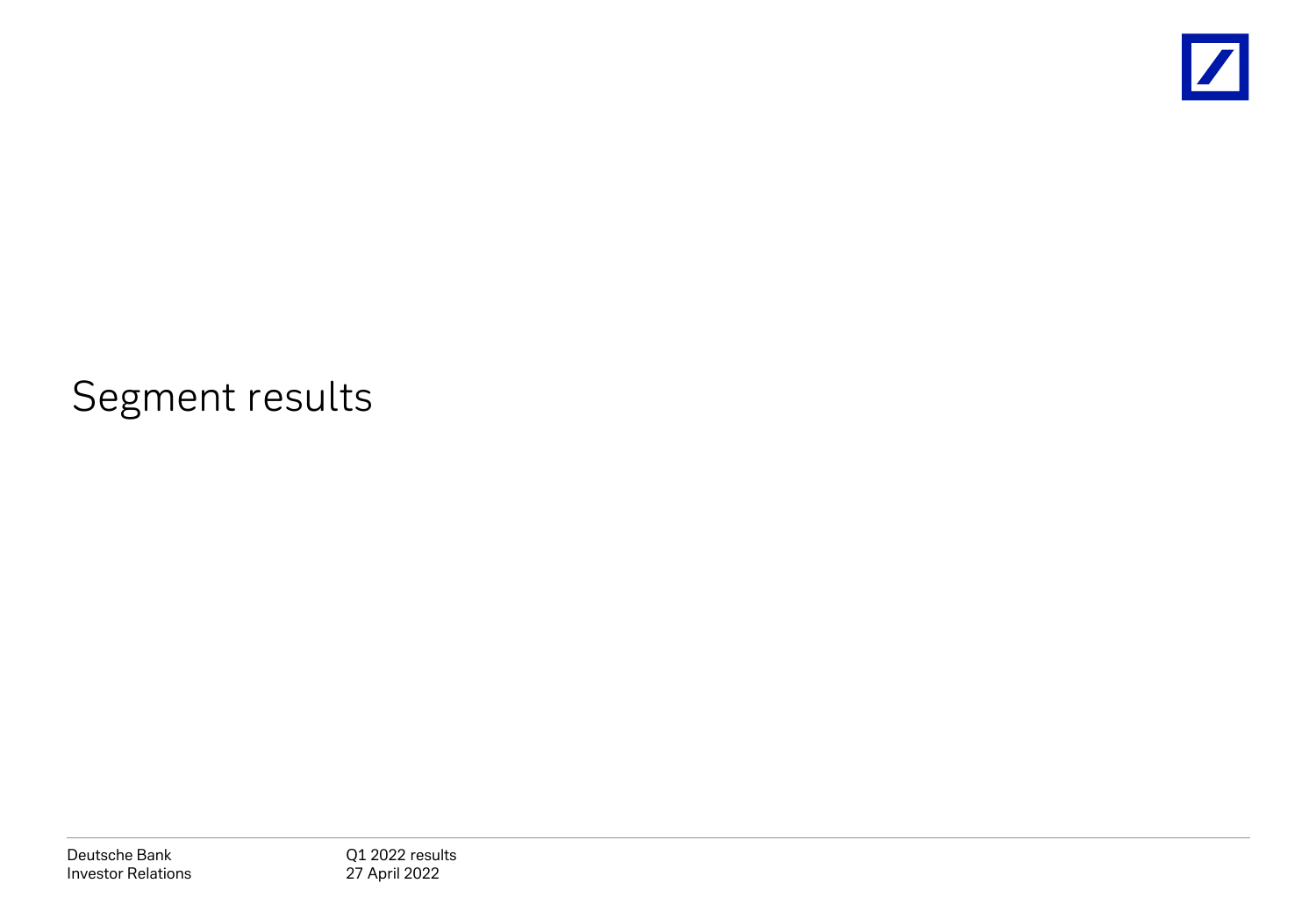### Corporate Bank

 $In \notin \mathbb{m}$ , unless stated otherwise

|                                         | In E III, unless stated otherwise                                    |         | Change in        | Change in        |        |
|-----------------------------------------|----------------------------------------------------------------------|---------|------------------|------------------|--------|
|                                         |                                                                      | Q1 2022 | % vs.<br>Q1 2021 | % vs.<br>Q4 2021 | Q1 202 |
|                                         | Revenues                                                             | 1,461   | 11               | 8                |        |
| <b>Revenues</b>                         | Revenues ex specific items <sup>(1)</sup>                            | 1,461   | 11               | 8                |        |
|                                         | Noninterest expenses                                                 | 1,022   | (7)              | (5)              |        |
| <b>Costs</b>                            | Adjusted costs                                                       | 1,019   | (5)              | $\overline{0}$   |        |
|                                         | Profit (loss) before tax                                             | 291     | 25               | 28               |        |
| Profitability                           | RoTE (%) <sup>(2)</sup>                                              | 7.2     | $0.8$ ppt        | $1.4$ ppt        |        |
|                                         | Cost/income ratio (%)                                                | 70      | $(14)$ ppt       | $(10)$ ppt       |        |
|                                         | Loans <sup>(3)</sup>                                                 | 125     | 7                | $\overline{2}$   |        |
| <b>Balance sheet</b><br>$(\epsilon$ bn) | Deposits                                                             | 271     | 5                | $\overline{0}$   |        |
|                                         | Leverage exposure                                                    | 305     | 6                | $\overline{2}$   |        |
|                                         | Risk weighted assets ( $\epsilon$ bn)                                | 71      | 15               | 8                |        |
| <b>Risk</b>                             | Provision for credit losses (bps of<br>average loans) <sup>(4)</sup> | 48      | 55 bps           | 33 bps           |        |

22 year-on-year comments

- Revenues 11% higher reflecting continued impact of our deposit repricing actions, business growth and improvements in the interest rate environment
- Noninterest expenses 7% lower due to non-compensation initiatives and lower nonoperating costs
- Positive operating leverage resulting in RoTE of 7% and CIR of 70%
- Increased provisions for credit losses across all stages, primarily driven by impacts of the war in Ukraine
- RWA increase reflecting ECB mandated model adjustments, regulatory inflation in the prior year and 7% loan growth

(1) Detailed on slide 32

(2) Post-tax return on average tangible shareholders' equity applying a 28% tax rate. Allocated average tangible shareholders' equity Q1 2022: € 10.2bn, Q1 2021: € 9.4bn and Q4 2021: € 9.7bn

(3) Loans gross of allowance at amortized cost

(4) Provision for credit losses annualized as basis points of average quarterly loans gross of allowance at amortized cost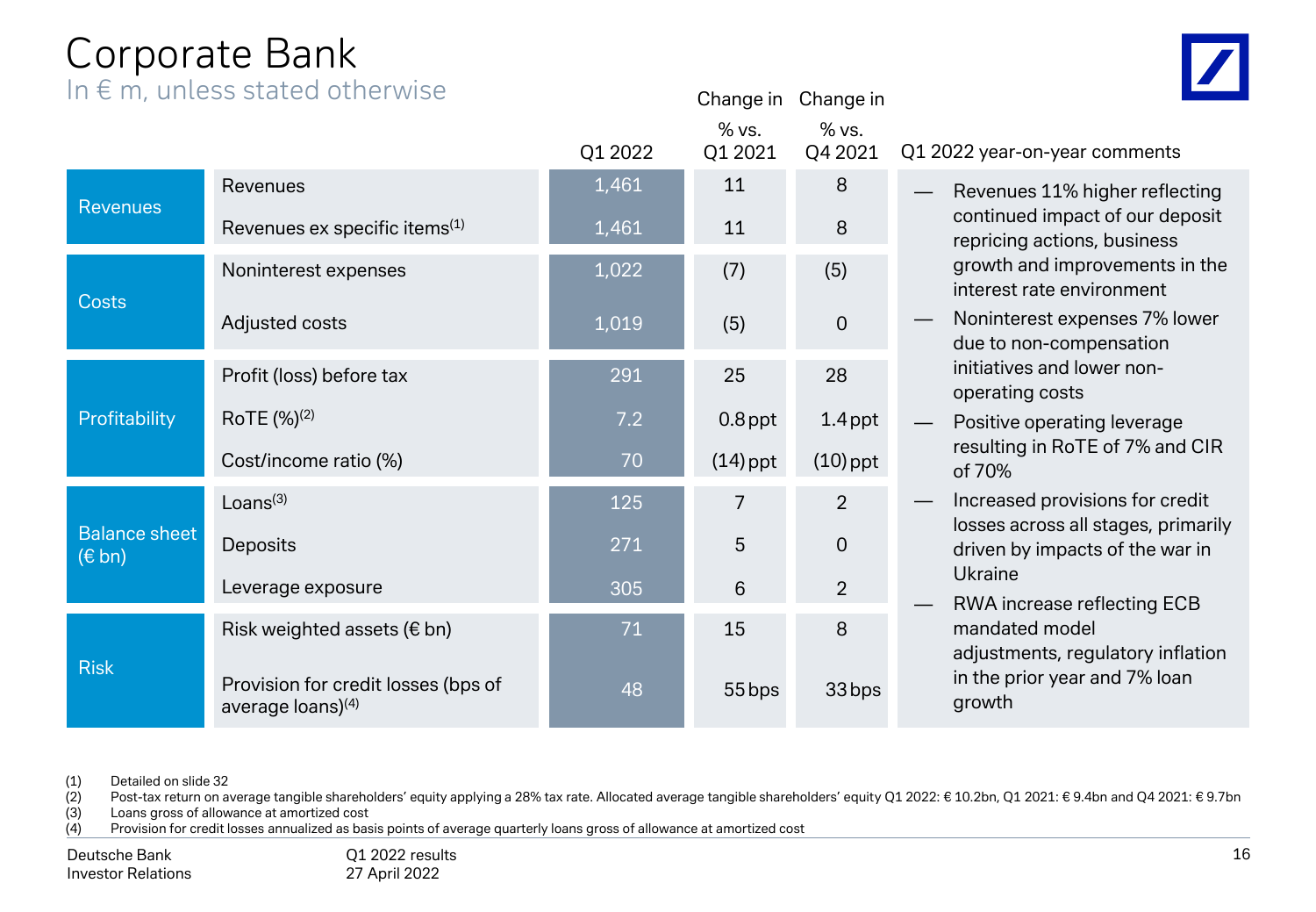# Q1 2022 Corporate Bank revenue performance

### In  $\epsilon$  m, unless stated otherwise





#### Change vs. Q1 2021 Q1 2022 year-on-year drivers

#### Corporate Treasury Services:

Revenues 14% higher driven by strong business momentum, increased loan volume, deposit repricing and improving interest rate environment

#### Institutional Client Services:

Revenues 11% higher, benefitting from episodic items and currency translation effects, while underlying business remained stable

#### Business Banking:

Revenues 1% higher as solid underlying business growth and benefits of deposit repricing were mostly offset by remaining interest rate headwinds

#### (1) Detailed on slide 32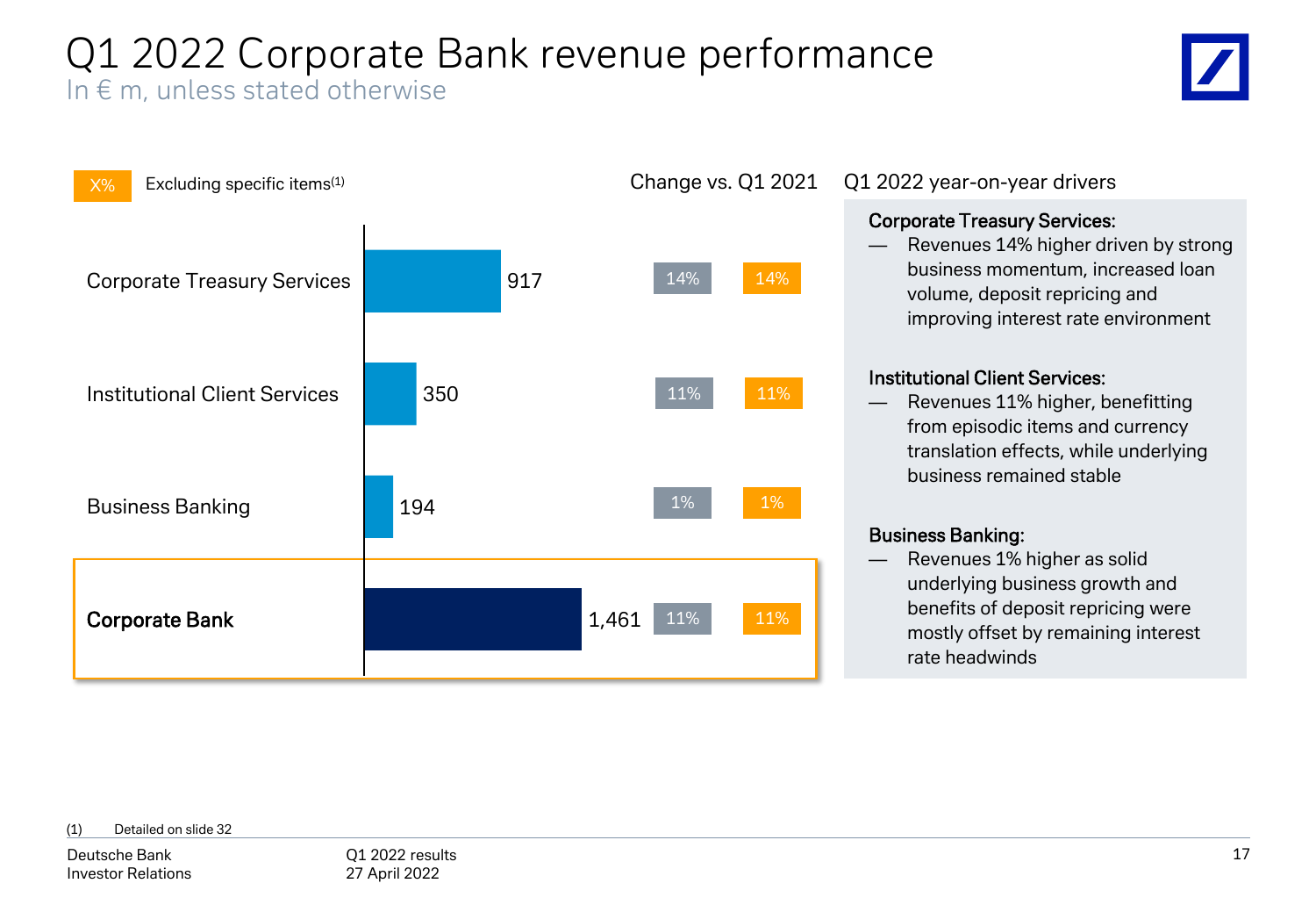### Investment Bank

In  $\epsilon$  m, unless stated otherwise



|                      |                                                                      | Q1 2022 | Change in<br>% vs.<br>Q1 2021 | Change in<br>% vs.<br>Q4 2021 | Q1 2022 year-on-year                  |
|----------------------|----------------------------------------------------------------------|---------|-------------------------------|-------------------------------|---------------------------------------|
| <b>Revenues</b>      | Revenues                                                             | 3,322   | 7                             | 74                            | Higher revenue                        |
|                      | Revenues ex specific items <sup>(1)</sup>                            | 3,330   | $\overline{7}$                | 75                            | strong Q1 2021<br>outperformanc       |
| <b>Costs</b>         | Noninterest expenses                                                 | 1,776   | 11                            | 16                            | offset by O&A<br>Noninterest exp      |
|                      | Adjusted costs                                                       | 1,771   | 12                            | 24                            | primarily due to<br>levies and comp   |
|                      | Profit (loss) before tax                                             | 1,509   | $\mathbf{1}$                  | n.m.                          | Loan increase p<br>higher originati   |
| Profitability        | RoTE (%) <sup>(2)</sup>                                              | 16.8    | $(1.8)$ ppt                   | $13.9$ ppt                    | Financing busir<br>Higher leverage    |
|                      | Cost/income ratio (%)                                                | 53      | 2 ppt                         | $(27)$ ppt                    | reflecting incre<br>trading activitie |
| <b>Balance sheet</b> | Loans $(3)$                                                          | 94      | 32                            | $\mathbf{1}$                  | RWA increase<br>regulatory infla      |
| $(\epsilon$ bn)      | Leverage exposure                                                    | 547     | 11                            | 3                             | growth<br>Provision for cr            |
|                      | Risk weighted assets ( $\epsilon$ bn)                                | 145     | 14                            | 3                             | low; increase di<br>provisions vers   |
| <b>Risk</b>          | Provision for credit losses (bps of<br>average loans) <sup>(4)</sup> | 15      | 15 bps                        | $(15)$ bps                    | prior year quart                      |

r comments

- es compared to a L, driven by e in FIC, partially
- penses higher p increased bank pensation costs
- primarily driven by ion across the **nesses**
- e exposure ased lending and trading activities
- driven by tion and loan
- edit losses remain riven by Stage 1+2 us releases in the prior year quarter

(3) Loans gross of allowance at amortized cost

(4) Provision for credit losses annualized as basis points of average quarterly loans gross of allowance at amortized cost

Q1 2022 results 27 April 2022

<sup>(1)</sup> Detailed on slide 32

<sup>(2)</sup> Post-tax return on average tangible shareholders' equity applying a 28% tax rate. Allocated average tangible shareholders' equity Q1 2022: € 24.5bn, Q1 2021: € 22.2bn and Q4 2021: € 24.1bn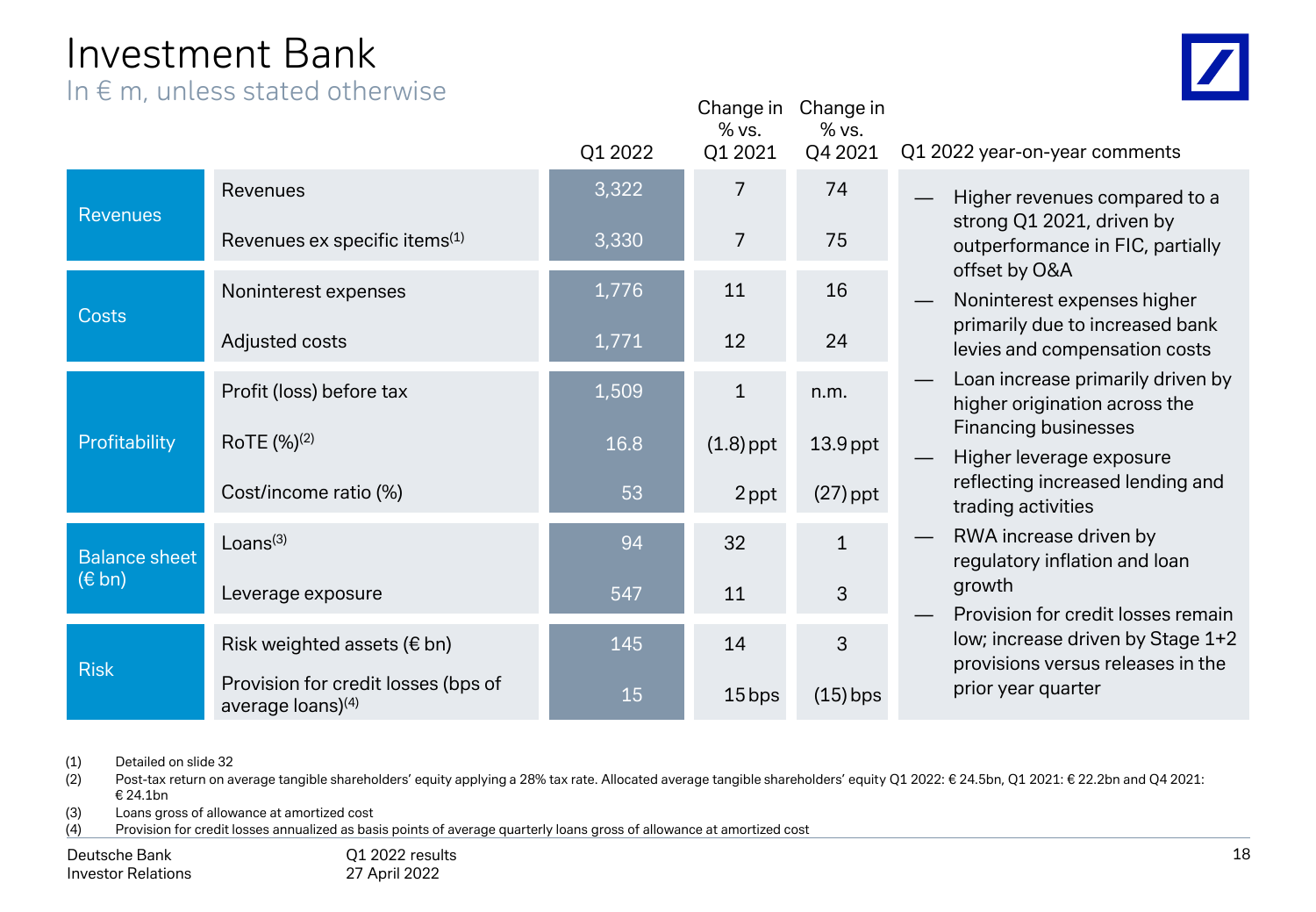### Q1 2022 Investment Bank revenue performance In  $\epsilon$  m, unless stated otherwise



#### Change vs. Q1 2021 Q1 2022 year-on-year comments

#### Fixed Income, Currency Sales & Trading:

- Significantly higher revenues in Financing with strong performance across products
- Macro trading revenues significantly higher, driven by increased market activity and client flows
- Credit Trading revenues significantly lower in a challenged environment

#### Origination & Advisory:

- Debt Origination revenues were lower, driven by materially lower Leveraged Debt Capital Markets revenue; Investment Grade debt performance remained robust
- Equity Origination revenues were significantly lower, due to a materially reduced fee pool and significantly lower SPAC activity year on year
- Significantly higher Advisory revenues reflecting a high level of completed transactions on a solid pipeline

#### (1) Detailed on slide 32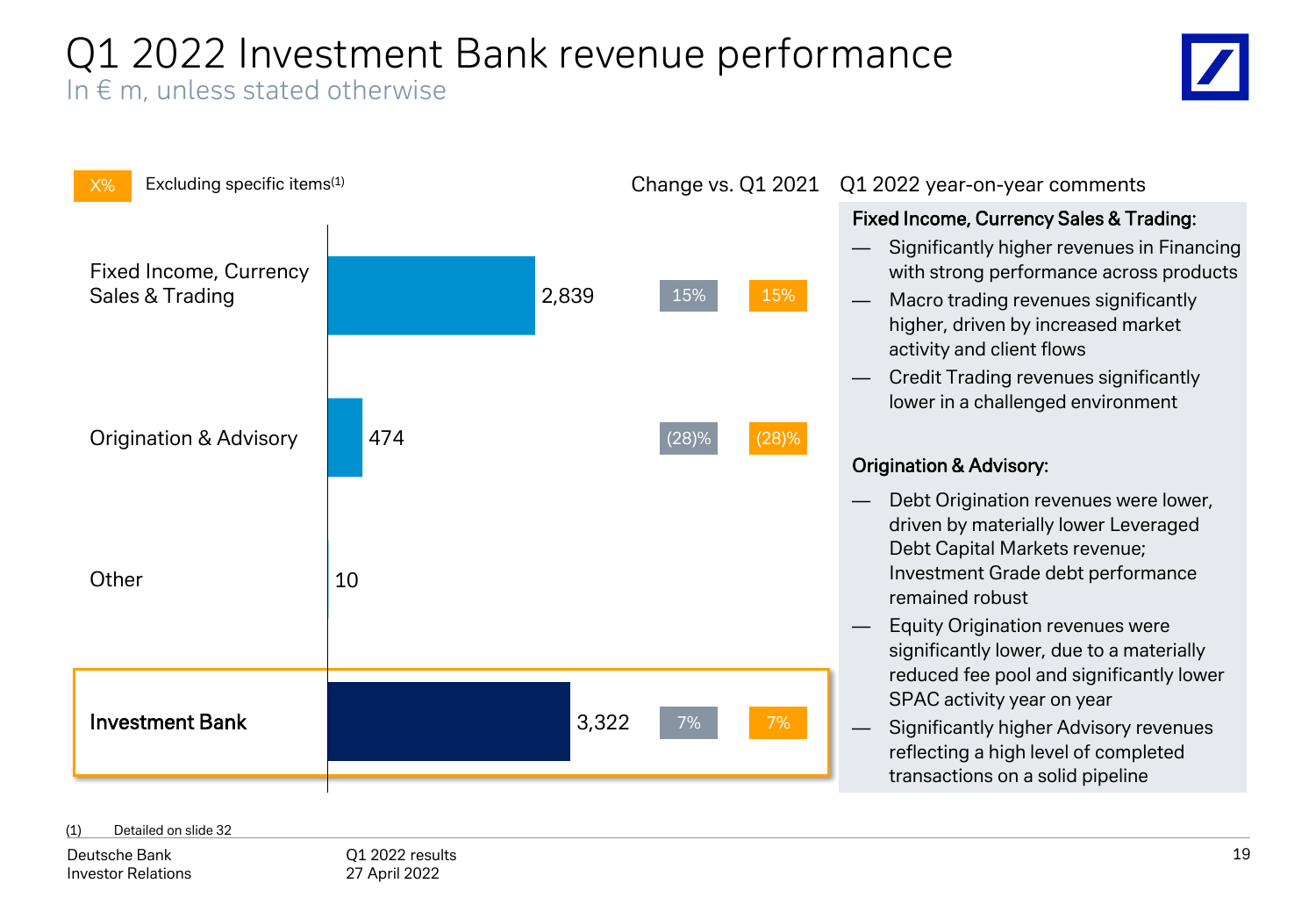### Private Bank

In  $\epsilon$  m, unless stated otherwise

|                           |                                                          | Q1 2022 | % vs.<br>Q1 2021 | % vs.<br>Q4 2021 | Q1 2022 year-on-year comments                                      |
|---------------------------|----------------------------------------------------------|---------|------------------|------------------|--------------------------------------------------------------------|
|                           | Revenues                                                 | 2,220   | $\overline{2}$   | 9                |                                                                    |
| <b>Revenues</b>           | Revenues ex specific items <sup>(1)</sup>                | 2,213   | 3                | 9                | Revenues up 2% or up 3%                                            |
|                           | Noninterest expenses                                     | 1,700   | (6)              | (13)             | excluding specific items<br>Adjusted costs down 3% wi              |
| <b>Costs</b>              | Adjusted costs                                           | 1,740   | (3)              | (4)              | savings from transformation                                        |
|                           | Profit (loss) before tax                                 | 419     | 54               | n.m.             | initiatives, including workfo<br>reductions, in part offset by     |
| Profitability             | RoTE (%) <sup>(2)</sup>                                  | 9.1     | $2.9$ ppt        | $11.3$ ppt       | higher bank levy charges<br>Strong business growth of              |
|                           | Cost/income ratio (%)                                    | 77      | $(6)$ ppt        | $(19)$ ppt       | € 13bn with € 9bn net inflow<br>investment products and $\epsilon$ |
| <b>Business</b>           | Loans <sup>(3)</sup>                                     | 258     | 6                | 1                | net new client loans                                               |
| volume<br>$(\epsilon$ bn) | Deposits                                                 | 316     | 3                | 1                | RoTE of 9% and CIR of 77%<br>despite full year bank levies         |
|                           | Assets under Management <sup>(4)</sup>                   | 547     | 5                | (1)              | charges recognized in the c<br>Provision for credit losses s       |
| <b>Risk</b>               | Risk weighted assets ( $\epsilon$ bn)                    | 87      | 13               | $\overline{2}$   | versus prior year                                                  |
|                           | Provision for credit losses (bps of<br>average loans)(5) | 16      | $(1)$ bps        | $(6)$ bps        |                                                                    |

- excluding specific items — Adjusted costs down 3% with savings from transformation initiatives, including workforce reductions, in part offset by higher bank levy charges
- Strong business growth of € 13bn with € 9bn net inflows into investment products and  $\epsilon$  3bn net new client loans
- RoTE of 9% and CIR of 77% despite full year bank levies charges recognized in the quarter
- Provision for credit losses stable versus prior year

(1) Detailed on slide 32

(2) Post-tax return on average tangible shareholders' equity applying a 28% tax rate. Allocated average tangible shareholders' equity Q1 2022: € 12.0bn, Q1 2021: € 11.3bn and Q4 2021: € 11.7bn

Change in Change in

(3) Loans gross of allowance at amortized cost

(4) Includes deposits if they serve investment purposes. Detailed on slide 43

(5) Provision for credit losses annualized as basis points of average quarterly loans gross of allowance at amortized cost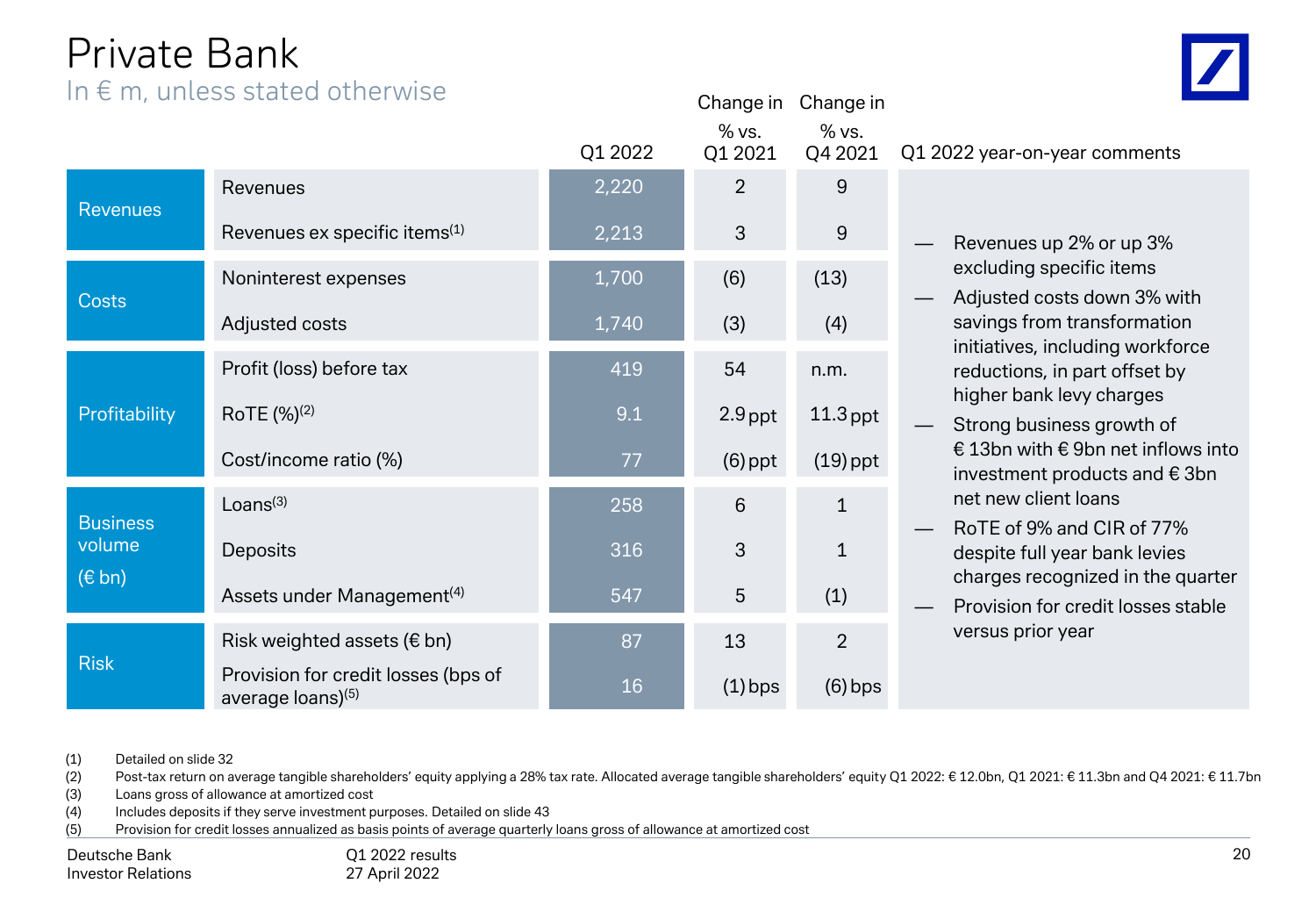# Q1 2022 Private Bank revenue performance

In  $\epsilon$  m, unless stated otherwise





(1) Detailed on slide 32

(2) Includes revenues from Personal Banking of € 237m, flat year on year and Private Banking and Wealth Management revenues of € 626m, up 5%. Excluding specific items, Private Banking and Wealth Management revenues up 8%, or 5% on an FX adjusted basis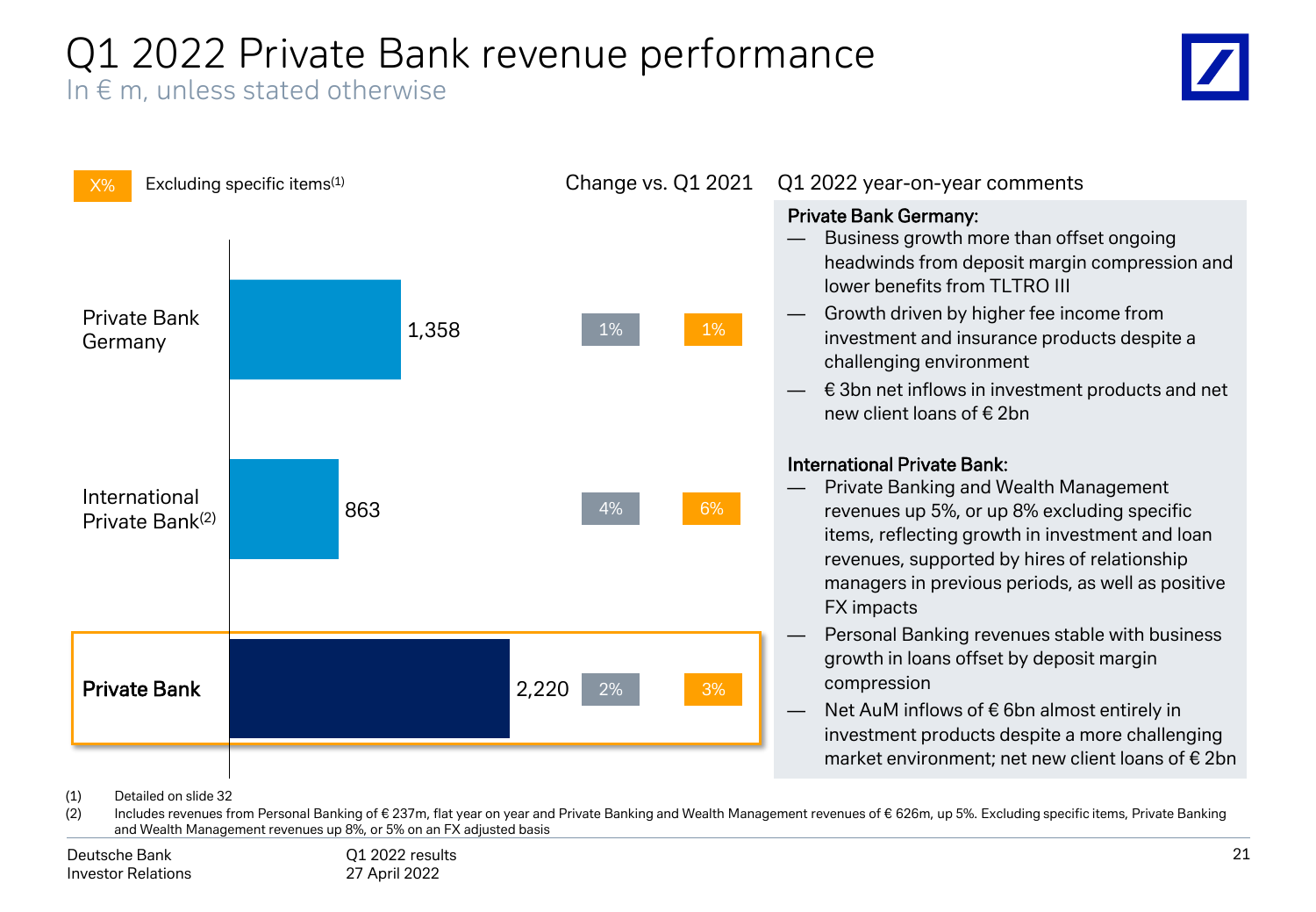### Asset Management

In  $\epsilon$  m, unless stated otherwise

|  |                 | <u>III E III, UNIESS SIALEU OLNENVISE</u> |         | Change in        | Change in        |                                                                                                                     |
|--|-----------------|-------------------------------------------|---------|------------------|------------------|---------------------------------------------------------------------------------------------------------------------|
|  |                 |                                           | Q1 2022 | % vs.<br>Q1 2021 | % vs.<br>Q4 2021 | Q1 2022 year-on-year comments                                                                                       |
|  | <b>Revenues</b> | Revenues                                  | 682     | 7                | (14)             | Revenues up 7% on higher<br>management fees, driven by the                                                          |
|  |                 | Revenues ex specific items <sup>(1)</sup> | 682     | 7                | (14)             | increase in average assets under<br>management                                                                      |
|  | <b>Costs</b>    | Noninterest expenses                      | 421     | $\overline{4}$   | (7)              | Adjusted costs reflect higher<br>compensation expense as well as                                                    |
|  |                 | Adjusted costs                            | 420     | $\sqrt{5}$       | (4)              | higher asset servicing costs<br>Pre-tax profit increased 12%                                                        |
|  |                 | Profit (loss) before tax                  | 206     | 12               | (21)             | reflecting improved operating<br>leverage                                                                           |
|  | Profitability   | RoTE (%) <sup>(2)</sup>                   | 25.4    | $(4.5)$ ppt      | $(7.4)$ ppt      | Assets under management<br>increased by $\epsilon$ 82bn, driven by<br>successive quarters of net<br>inflows in 2021 |
|  |                 | Cost/income ratio (%)                     | 62      | $(2)$ ppt        | 5 ppt            | Assets under management<br>declined by € 25bn sequentially,                                                         |
|  |                 | Mgmt fee margin (bps)                     | 27.7    | $(0.2)$ bps      | $0.0$ bps        | reflecting market movements<br>Q1 net outflows of $\epsilon$ 1.0bn,                                                 |
|  | AuM $(E \, bn)$ | Assets under Management                   | 902     | 10               | (3)              | largely attributable to low margin<br>cash and fixed income products;                                               |
|  |                 | Net flows                                 | (1)     | n.m.             | n.m.             | excluding cash net flows were<br>€ 5.7bn                                                                            |

(1) Detailed on slide 32

(2) Post-tax return on average tangible shareholders' equity applying a 28% tax rate. Allocated average tangible shareholders' equity Q1 2022: € 2.2bn, Q1 2021: € 1.7bn and Q4 2021: € 2.2bn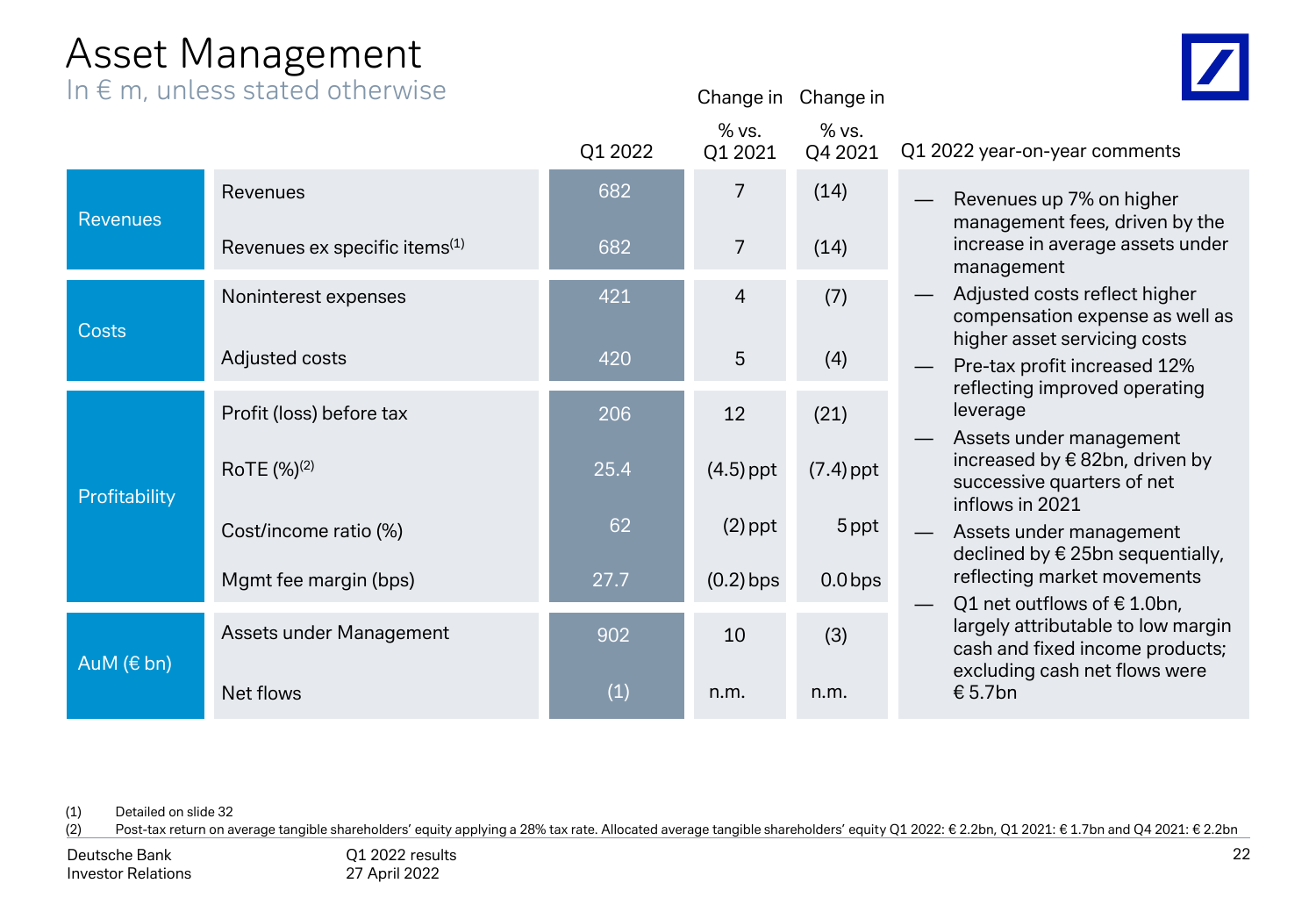Corporate & Other In € m

Profit (loss) before tax



|                                               |         | Change         | Change         |
|-----------------------------------------------|---------|----------------|----------------|
|                                               | Q1 2022 | vs. Q1<br>2021 | vs. Q4<br>2021 |
| Profit (loss) before tax                      | (428)   | (250)          | (108)          |
| Funding & liquidity                           | (127)   | (91)           | (15)           |
| Valuation & Timing differences <sup>(1)</sup> | (183)   | (180)          | (197)          |
| Shareholder expenses                          | (120)   | (8)            | 22             |
| Noncontrolling interest <sup>(2)</sup>        | 56      | 6              | (15)           |
| Other                                         | (53)    | 22             | 98             |

(1) Valuation and Timing reflects the mismatch in revenue from instruments accounted on an accrual basis under IFRS that are economically hedged with derivatives that are accounted for on a mark-to-market basis

(2) Reversal of noncontrolling interests reported in operating business segments (mainly Asset Management)

| Deutsche Bank             | O1 2022 results |
|---------------------------|-----------------|
| <b>Investor Relations</b> | 27 April 2022   |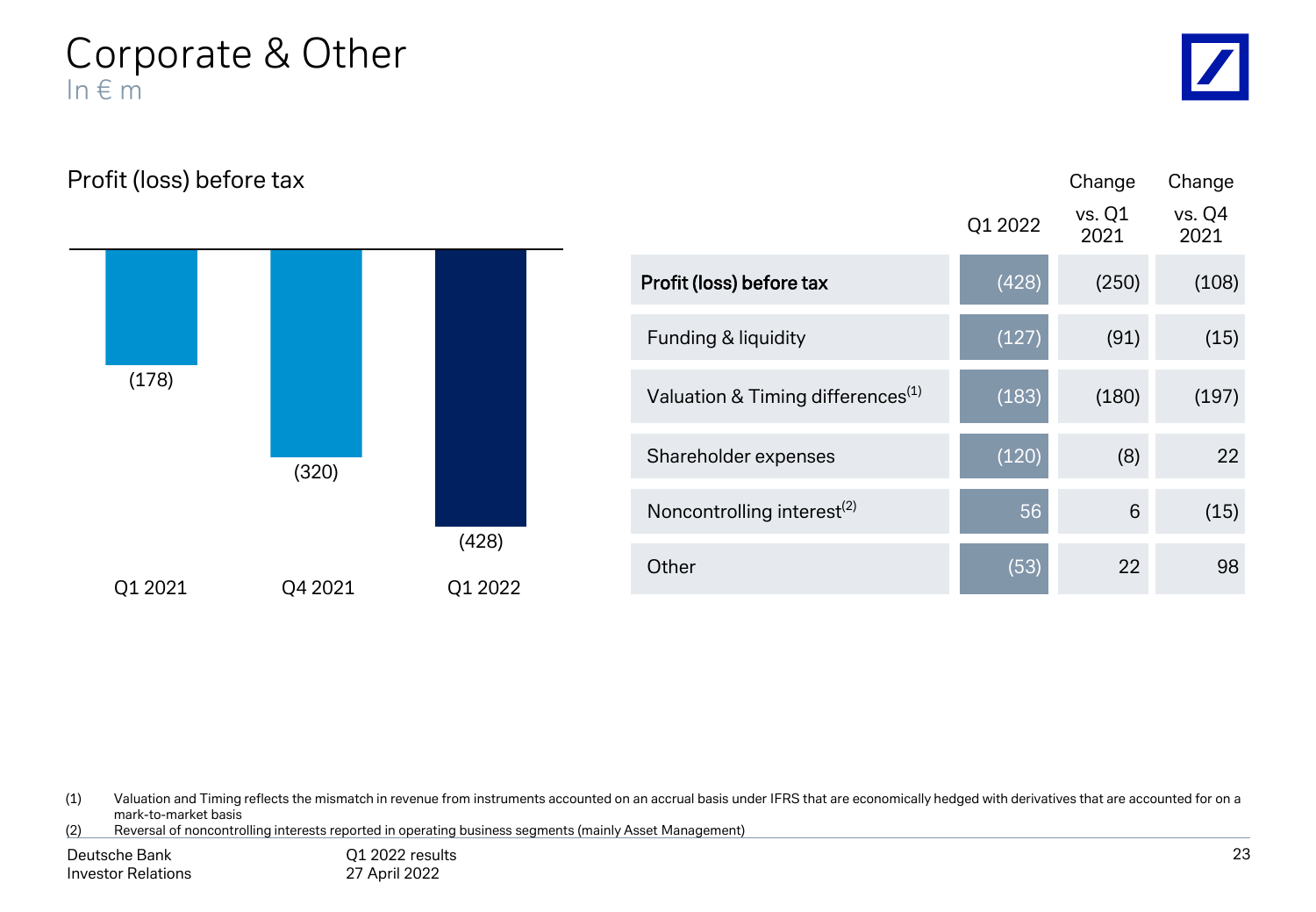# Capital Release Unit

In  $\epsilon$  m, unless stated otherwise

|  |                                                |                                           | Q1 2022 | Absolute<br>change vs.<br>Q1 2021 | Absolute<br>change vs.<br>Q4 2021 | Q1 2022 year-on-year comments                                                                                          |
|--|------------------------------------------------|-------------------------------------------|---------|-----------------------------------|-----------------------------------|------------------------------------------------------------------------------------------------------------------------|
|  | <b>Revenues</b>                                | Revenues                                  | (5)     | (86)                              | (10)                              | Lower revenues primarily reflecting the                                                                                |
|  |                                                | Revenues ex specific items <sup>(1)</sup> | (3)     | (83)                              | (7)                               | conclusion of the Prime Finance cost<br>recovery                                                                       |
|  | <b>Costs</b>                                   | Noninterest expenses                      | 337     | (161)                             | (26)                              | Noninterest expenses declined by<br>32%, primarily driven by a 27%<br>reduction in adjusted costs, reflecting          |
|  |                                                | Adjusted costs                            | 315     | (118)                             | 59                                | lower internal service charges, lower<br>bank levies allocations, and lower<br>compensation costs                      |
|  | Profitability                                  | Profit (loss) before tax                  | (339)   | 70                                | 13                                | Loss before tax was reduced by 17%<br>from the prior year quarter                                                      |
|  |                                                | Leverage exposure                         | 35      | (46)                              | (4)                               | Reduction in leverage exposure was<br>driven by the completion of the Prime<br>Finance transfer in addition to ongoing |
|  | <b>Balance sheet</b><br>& Risk $(\epsilon$ bn) | Risk weighted assets                      | 25      | (8)                               | (3)                               | deleveraging during the year<br>Reduction in RWA was driven by lower<br>Operational Risk as well as derisking          |
|  |                                                | of which: Operational Risk RWA            | 19      | (3)                               | (1)                               |                                                                                                                        |

#### (1) Detailed on slide 32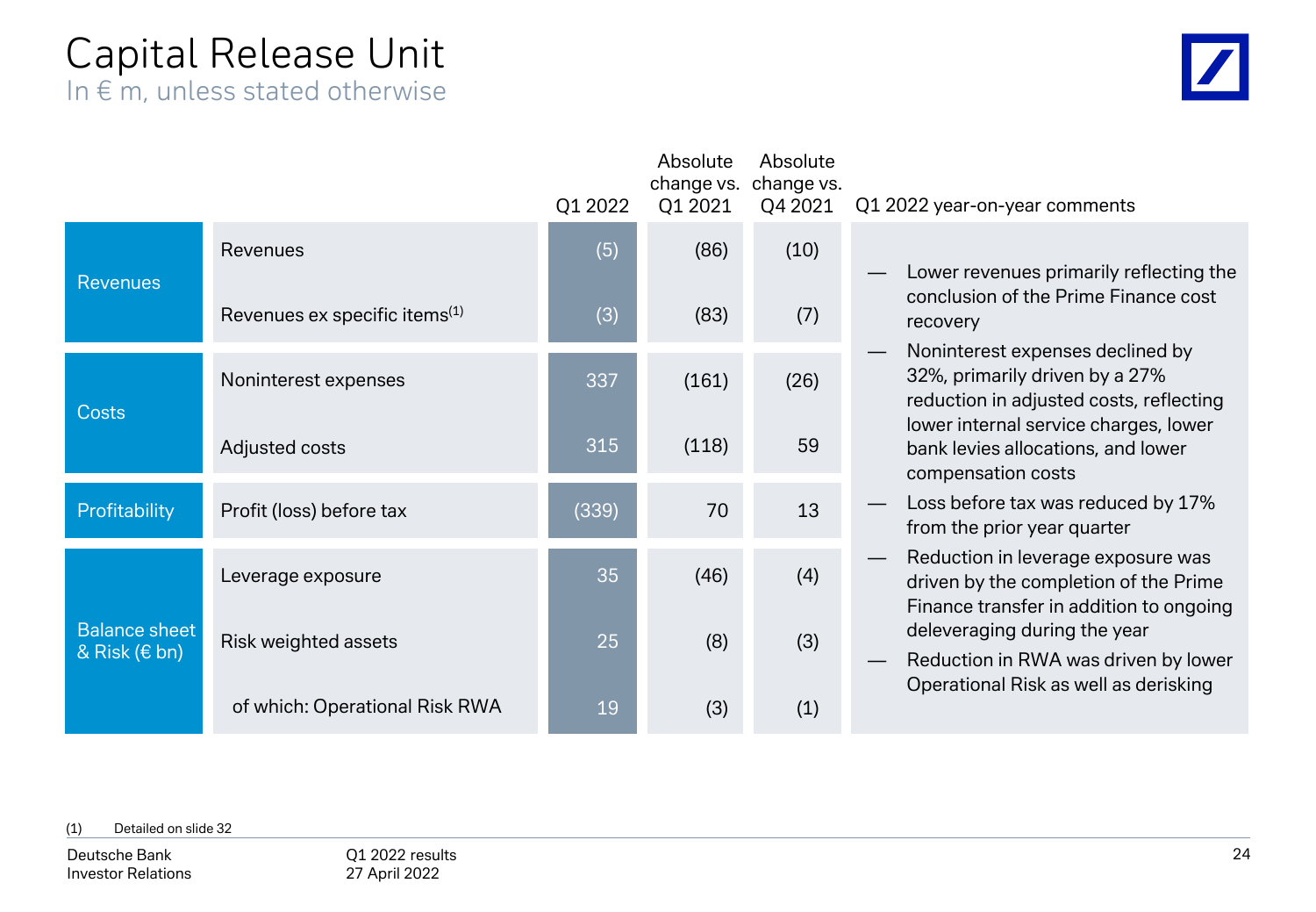### **Outlook**



Operating environment increasingly challenging in light of macroeconomic uncertainty

Anticipated near-term risks well contained, supported by prudent risk management

Ongoing focus on cost discipline, anticipating pressures ahead

On track to deliver capital distribution of around € 700m in 2022

Strong revenue momentum in core businesses continues to support 2022 targets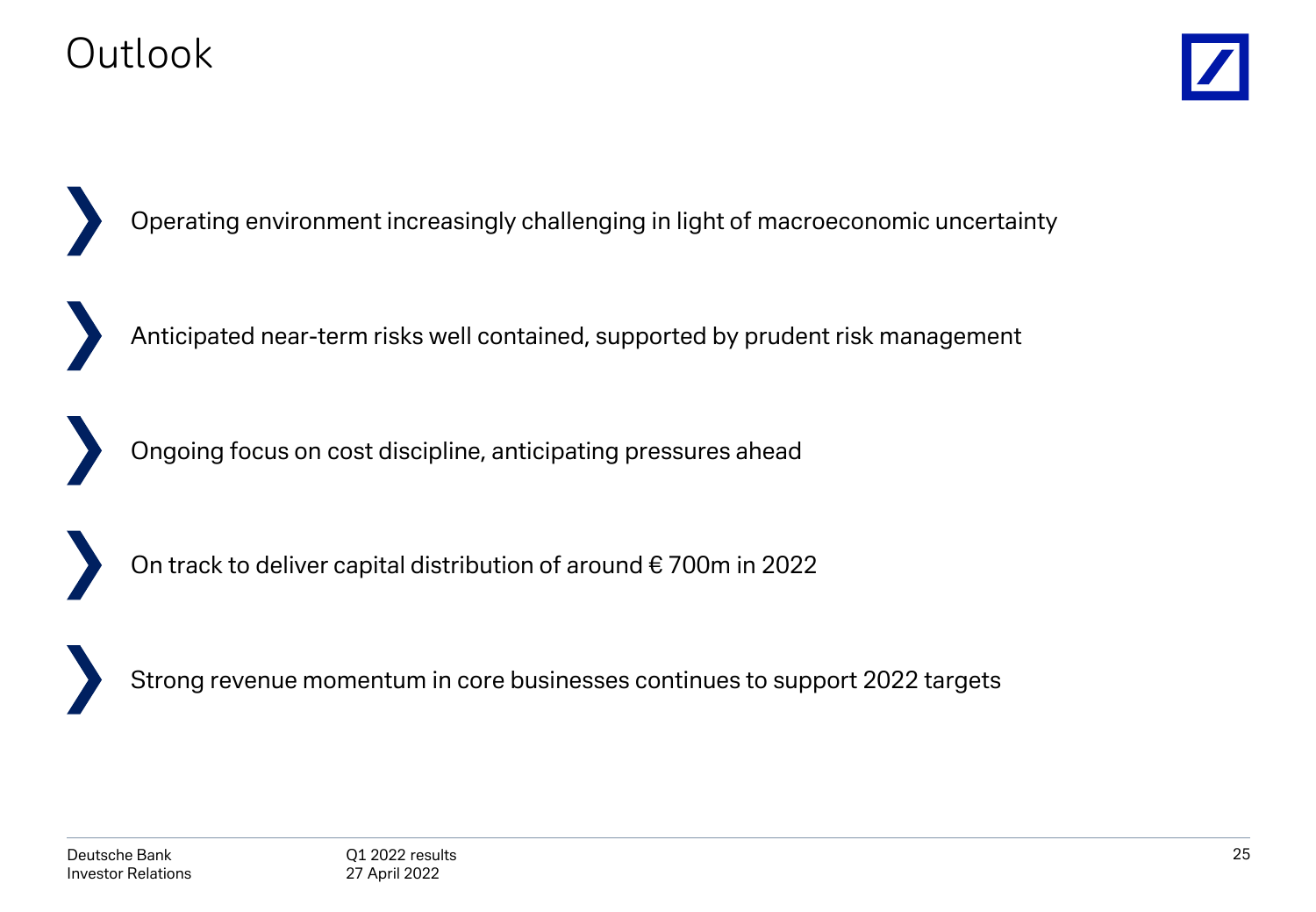

# Appendix

Deutsche Bank Investor Relations Q1 2022 results 27 April 2022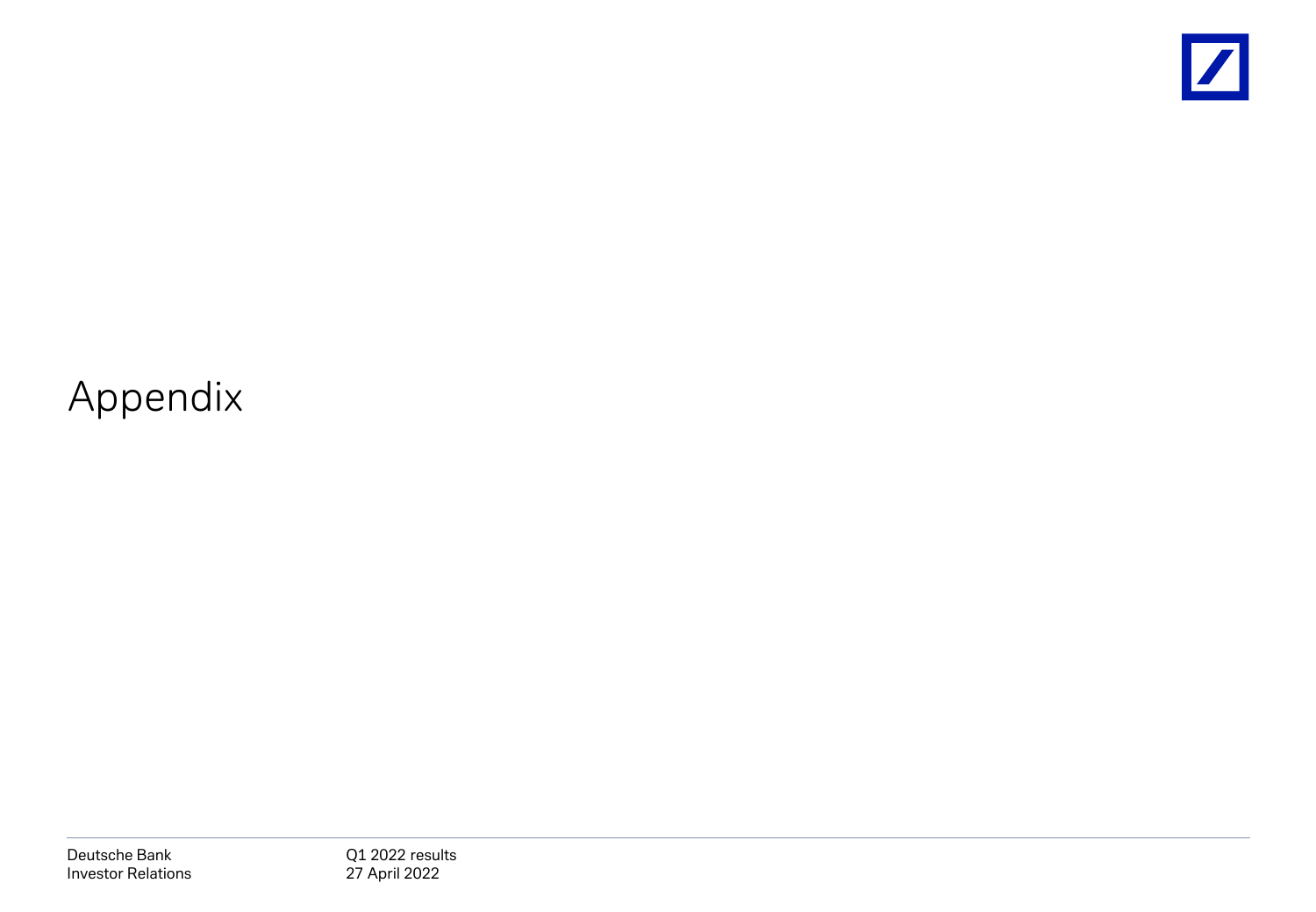### Financial and regulatory targets for FY 2022



| Group post-tax return on average tangible equity     | 8%        |
|------------------------------------------------------|-----------|
| Core Bank post-tax return on average tangible equity | $>9\%$    |
| Cost/income ratio                                    | 70%       |
| Common Equity Tier 1 capital ratio                   | >12.5%    |
| Leverage ratio (fully loaded)                        | $~14.5\%$ |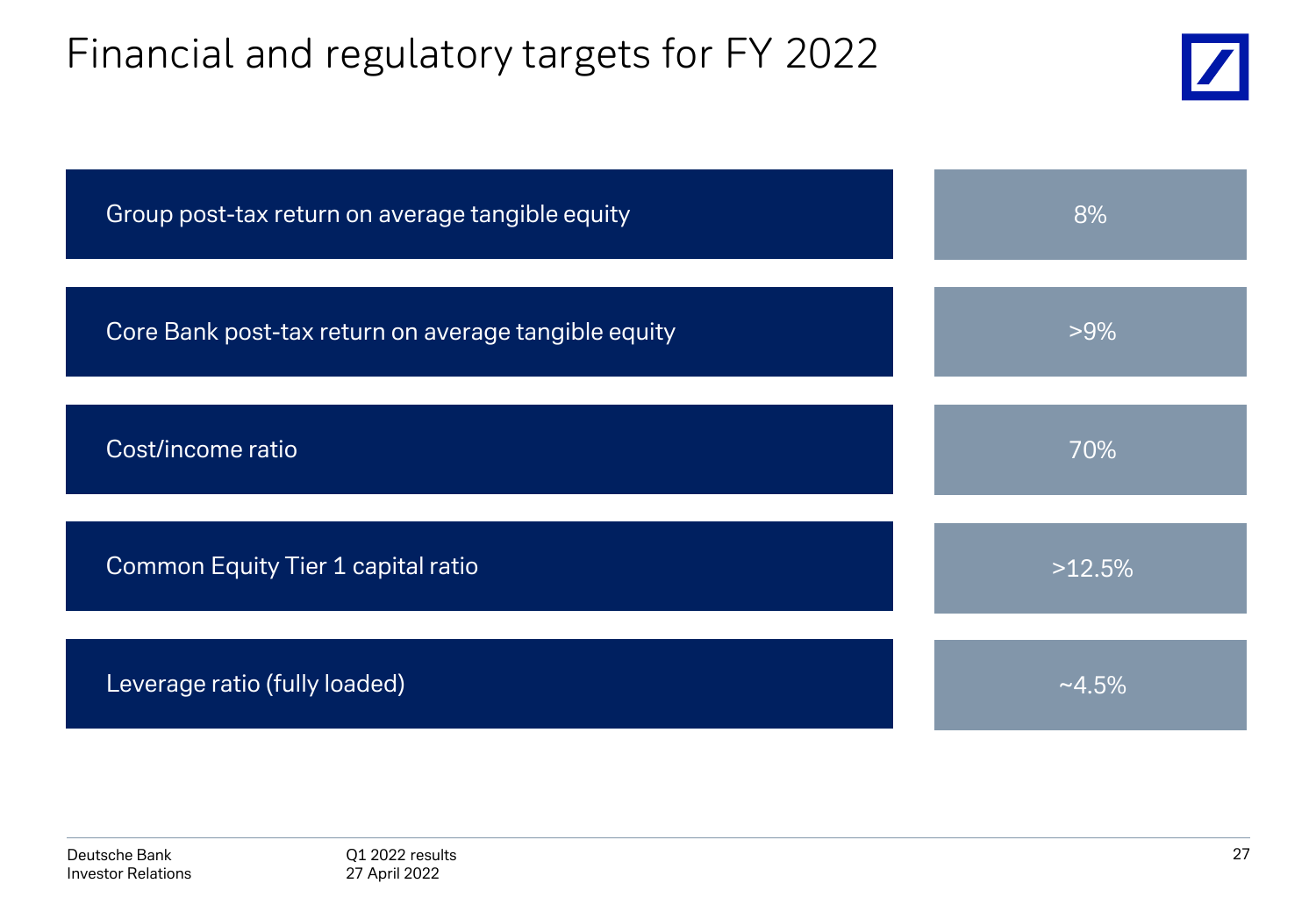### Russia: credit risk overview



| Loan exposure to Russia                                                   |                                                                                                                                     | Additional contingent risk                                                                                                                                 |  |  |  |  |  |  |
|---------------------------------------------------------------------------|-------------------------------------------------------------------------------------------------------------------------------------|------------------------------------------------------------------------------------------------------------------------------------------------------------|--|--|--|--|--|--|
|                                                                           | $_{\epsilon}$ 0.5 <sub>bn</sub><br>$\epsilon$ 1.3 <sub>bn(1)</sub><br>on a net basis <sup>(2)</sup>                                 | $\epsilon$ 1.0 <sub>bn</sub>                                                                                                                               |  |  |  |  |  |  |
| $\epsilon$ 1.1bn<br>Large Russian<br>companies                            | Material operations and cash flows outside<br>of Russia<br>Booked offshore<br>€ 0.4bn on a net basis<br>Onshore exposure de minimis | Largely mitigated via<br>$_{\rm 6}$ 0.8 <sub>bn</sub><br><b>Export Credit Agency coverage</b><br>Undrawn<br>Contractual drawdown protection<br>commitments |  |  |  |  |  |  |
| $_{\rm 6}$ 0.3 <sub>bn</sub><br>Russian<br>subsidiaries of<br><b>MNCs</b> | Mostly guaranteed by parent company<br>50% booked offshore, 50% in DB Moscow<br>€ 0.1bn on a net basis                              | $_{\epsilon}$ 0.2 <sub>bn</sub><br>Material reductions from roll-off from<br>guarantees<br>Guarantees <sup>(3)</sup>                                       |  |  |  |  |  |  |

All major derivative exposures have been unwound, with DB being a net payer on a mark-to-market basis

(1) Sum of loans reported under "Russian Federation" Annual Reporting methodology (€ 812m) as well as loan exposures to international subsidiaries of Russian companies

(2) After risk mitigants such as Export Credit Agency ("ECA") insurance and Private Risk Insurance ("PRI")

(3) Financial and trade guarantees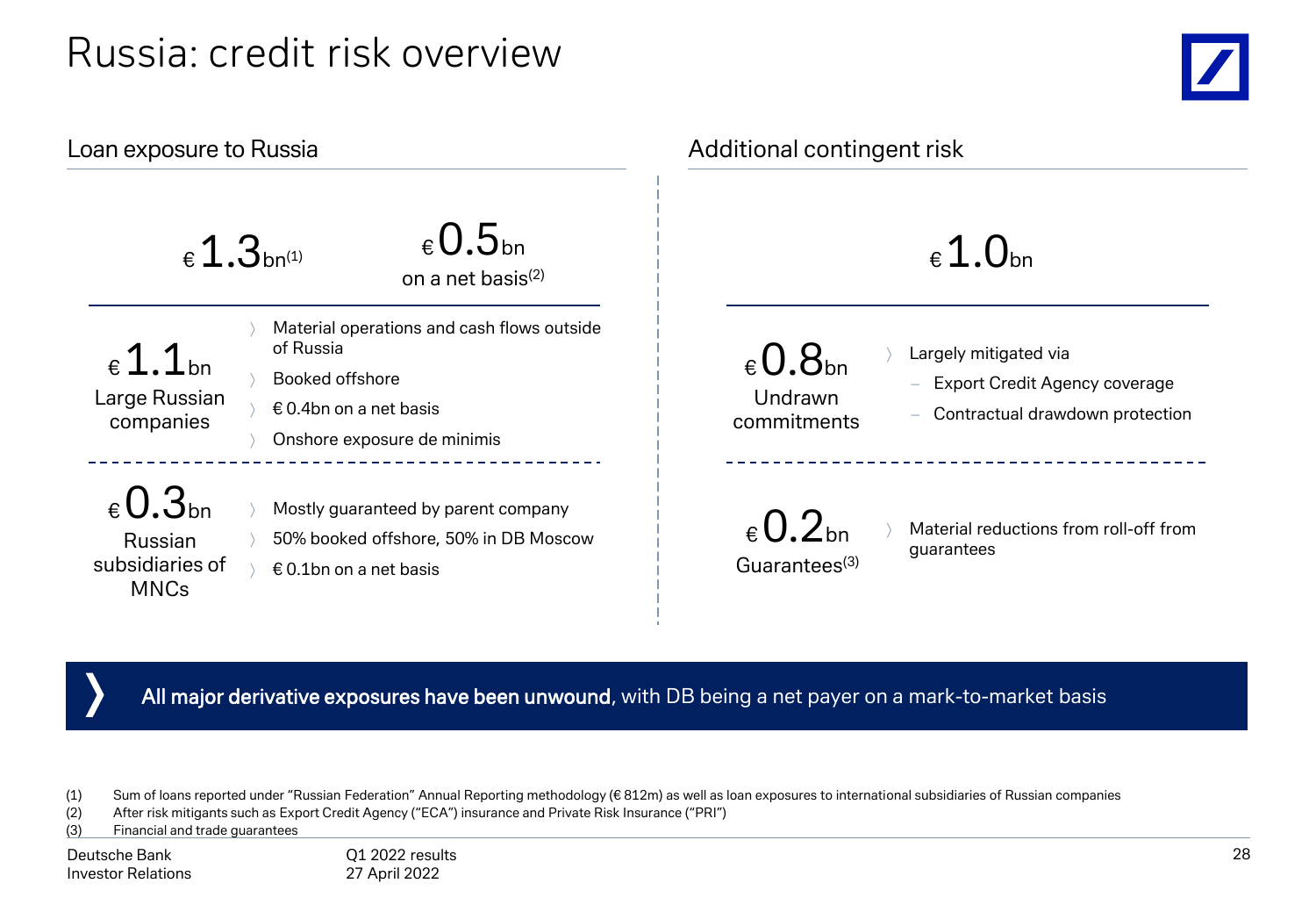# Balance sheet of Russia subsidiary OOO "Deutsche Bank"





(1) Across OOO "Deutsche Bank" ('DB Moscow') and Deutsche Bank Tech Centre ('DBTC')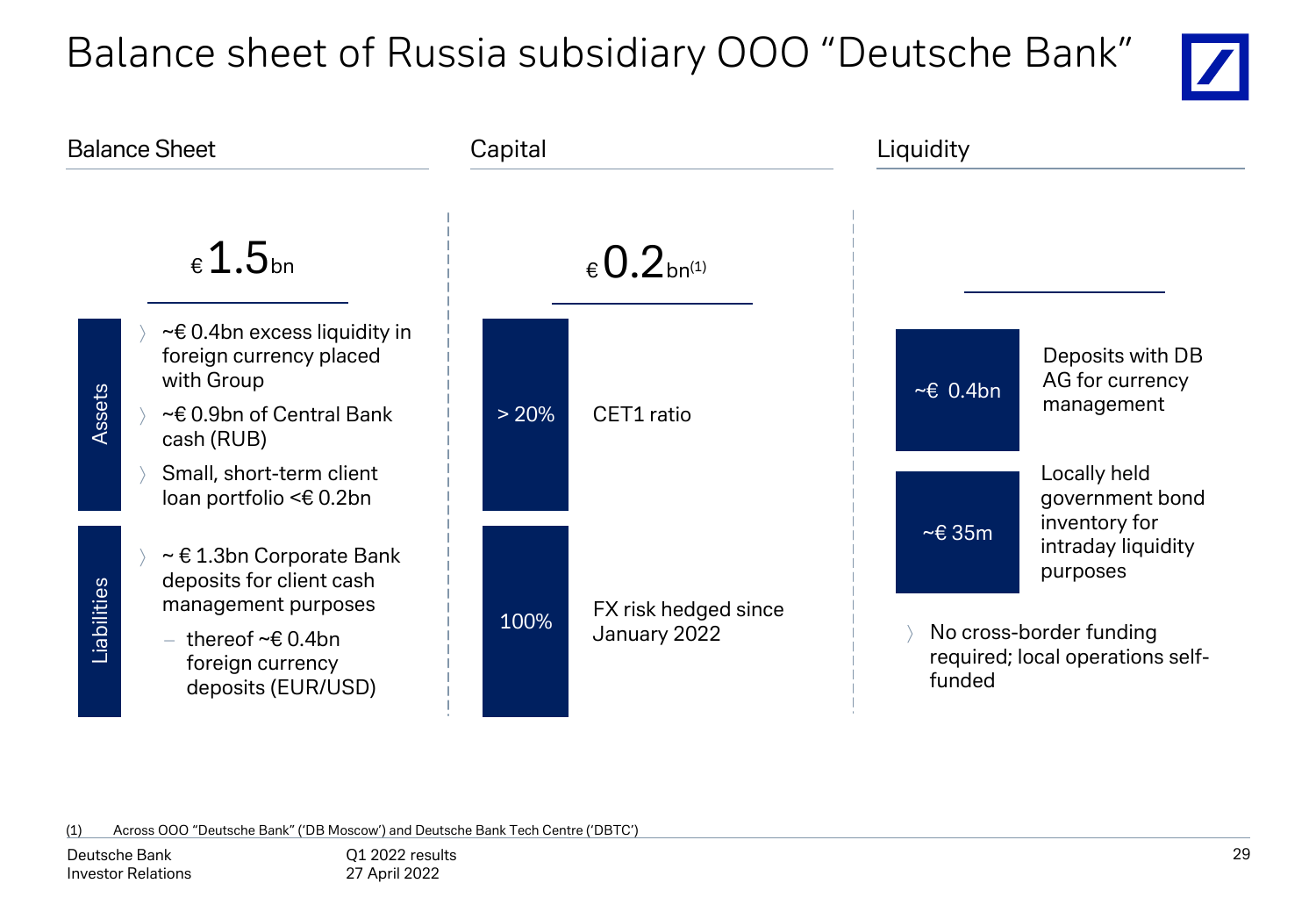# Sustainability at Deutsche Bank

### Q1 2022 highlights



| Our key focus areas                                  | Recent achievements                                                                                                                                                                                                                                                                                                                                                                                                                                                                                                                                                                                                                                                                                                                                                                                                                |
|------------------------------------------------------|------------------------------------------------------------------------------------------------------------------------------------------------------------------------------------------------------------------------------------------------------------------------------------------------------------------------------------------------------------------------------------------------------------------------------------------------------------------------------------------------------------------------------------------------------------------------------------------------------------------------------------------------------------------------------------------------------------------------------------------------------------------------------------------------------------------------------------|
| Sustainable<br>Finance                               | - Increase of cumulative volumes in sustainable financing and investment to $\epsilon$ 177bn <sup>(1)</sup> , with significant growth in all businesses<br>- As announced on IDD, DB plans to generate € 500bn in sustainable financing and investment cumulatively by the end of 2025<br>- Issued a $\epsilon$ 1bn inaugural green bond with the DNB Bank                                                                                                                                                                                                                                                                                                                                                                                                                                                                         |
| Policies &<br>Commitments                            | - Published the carbon footprint of our corporate loan portfolio<br>- Signed a memorandum of understanding with the Development Guarantee Group to tackle the climate financing gap for<br>developing countries                                                                                                                                                                                                                                                                                                                                                                                                                                                                                                                                                                                                                    |
| People & Own<br><b>Operations</b>                    | - Received 91% of own global electricity from renewable sources, exceeding 2021 target by 14%<br>- Reduced total energy consumption by $19\%^{(2)}$<br>- Held the Day of Understanding in the USA, with over 2,000 participants to raise awareness and reflect on inclusion, equity and<br>diversity                                                                                                                                                                                                                                                                                                                                                                                                                                                                                                                               |
| Thought<br>Leadership &<br>Stakeholder<br>Engagement | - Started a campaign to support Ukraine including a donation $\epsilon$ 1m by DB and $\epsilon$ 520k from employee donation campaigns as well as<br>additional support e.g. collection of food, physically helping to organize shipments and care for families<br>Volunteers from the bank's Technology, Data and Innovation division supported JobAidUkraine, a free-to-use website that matches<br>$-$<br>jobs from partnering companies with Ukrainian refugees. Deutsche Bank was one of the first companies to publish open roles<br>Joined the Human Rights Campaign's Business Statement Opposing Anti-LGBTQI State Legislation in the U.S.<br>$\overline{\phantom{a}}$<br>- Published paper on "biodiversity - a new playing field for ESG" in March 2022<br>- Hosted second dbAccess Global DB ESG conference in February |

#### We support all the major international standards and guidelines:



- (1) Cumulative sustainable financing and investing volumes since 2020, as of 31 March 2022. Defined in Deutsche Bank's Sustainable Finance Framework, which is published on our website. Given the cumulative definition of our target, in cases where validation against the Framework cannot be completed in the reporting quarter, volumes may be disclosed in the subsequent quarters after the validation completion
- (2) Energy consumption in comparison to 2019, partly related to COVID-caused reduction in office occupancy (COVID-adjusted energy reduction estimated at 12%)

Deutsche Bank Investor Relations Q1 2022 results 27 April 2022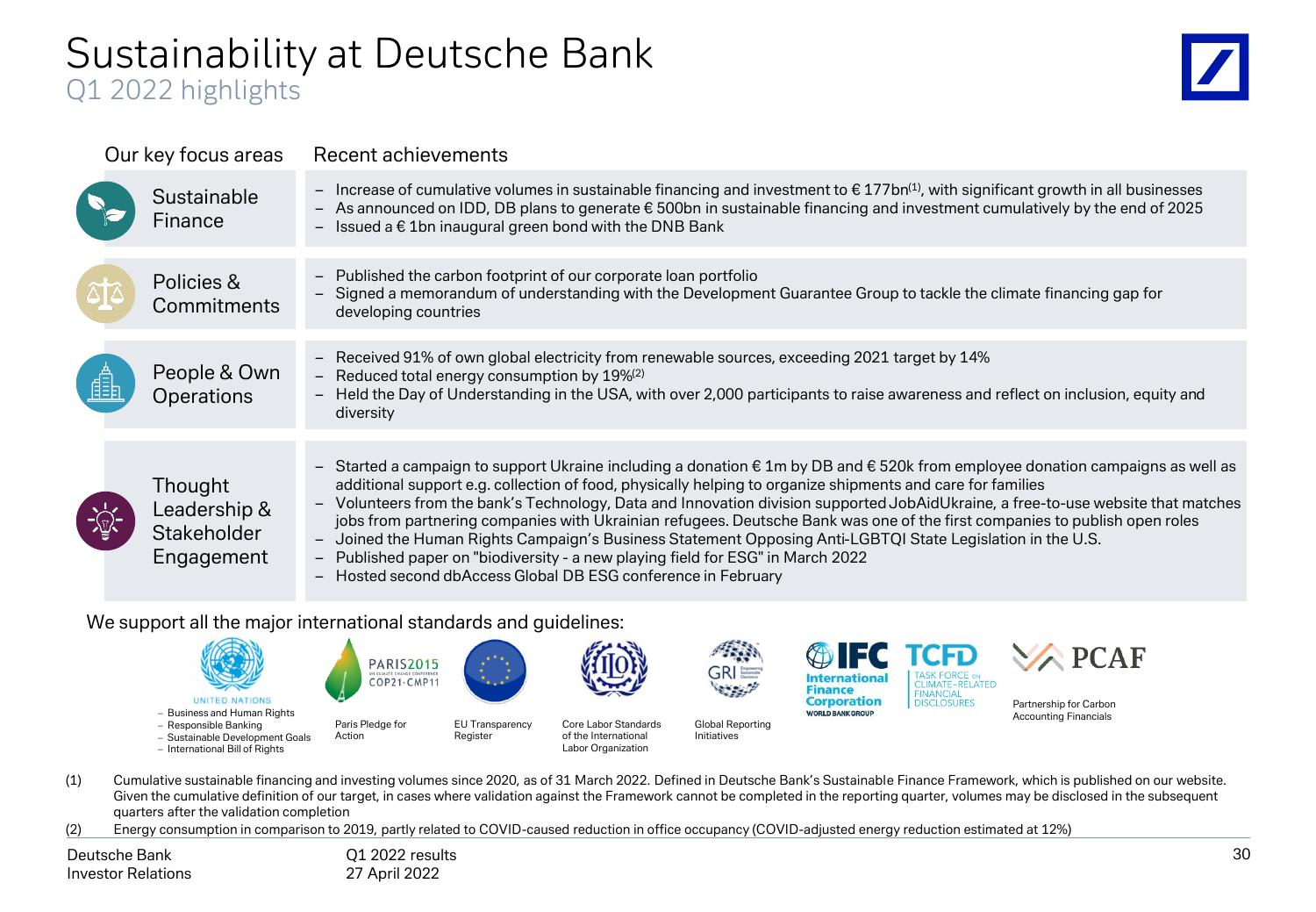# Definition of certain financial measures



| <b>Revenues</b><br>excluding specific<br>items                        | Revenues excluding specific items are calculated by adjusting net revenues under IFRS for specific revenue items which<br>generally fall outside the usual nature or scope of the business and are likely to distort an accurate assessment of the<br>divisional operating performance. Excluded items are Debt Valuation Adjustment (DVA) and material transactions or<br>events that are either one-off in nature or belong to a portfolio of connected transactions or events where the P&L impact<br>is limited to a specific period of time as shown on slide 32                                            |
|-----------------------------------------------------------------------|------------------------------------------------------------------------------------------------------------------------------------------------------------------------------------------------------------------------------------------------------------------------------------------------------------------------------------------------------------------------------------------------------------------------------------------------------------------------------------------------------------------------------------------------------------------------------------------------------------------|
| Adjusted costs                                                        | Adjusted costs are calculated by deducting (i) impairment of goodwill and other intangible assets, (ii) net litigation<br>charges and (iii) restructuring and severance (in total referred to as nonoperating costs) from noninterest expenses under<br>IFRS as shown on slide 32                                                                                                                                                                                                                                                                                                                                |
| Transformation<br>charges                                             | Transformation charges are costs, included in adjusted costs, that are directly related to Deutsche Bank's transformation<br>as a result of the strategy announced on 7 July 2019 and certain costs related to incremental or accelerated decisions<br>driven by the changes in our expected operations due to the COVID-19 pandemic. Such charges include the<br>transformation-related impairment of software and real estate, the accelerated software amortization and other<br>transformation charges like onerous contract provisions or legal and consulting fees related to the strategy execution       |
| Transformation-<br>related effects                                    | Transformation-related effects are financial impacts, in addition to transformation charges (as defined above), which are<br>recorded outside of adjusted costs. These include goodwill impairments in the second quarter 2019, as well as<br>restructuring and severance expenses from the third quarter 2019 onwards. In addition to the aforementioned pre-tax<br>items, transformation-related effects on a post-tax basis include pro-forma tax effects on the aforementioned items and<br>deferred tax asset valuation adjustments in connection with the transformation of the Group as shown on slide 33 |
| Expenses eligible<br>for reimbursement<br>related to Prime<br>Finance | BNP Paribas and Deutsche Bank signed a master transaction agreement to provide continuity of service to Deutsche<br>Bank's Prime Finance and Electronic Equities clients. Under the agreement Deutsche Bank operated the platform until<br>clients could be migrated to BNP Paribas by the end of 2021. Expenses of the transferred business were eligible for<br>reimbursement by BNP Paribas                                                                                                                                                                                                                   |
| <b>Operating leverage</b>                                             | Operating leverage is calculated as the difference between year on year change in percentages of reported net revenues<br>and year on year change in percentages of reported noninterest expenses                                                                                                                                                                                                                                                                                                                                                                                                                |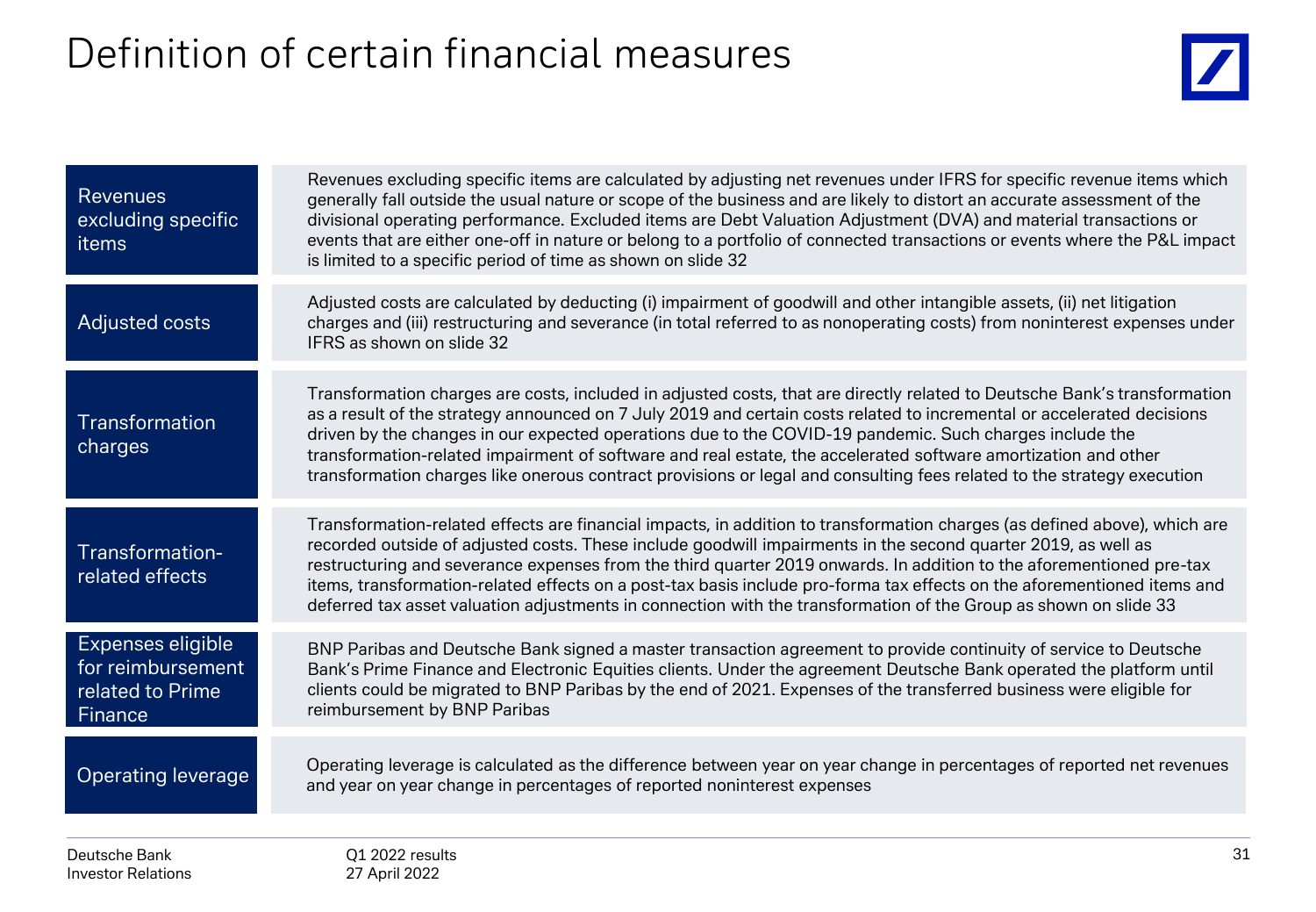### Specific revenue items and adjusted costs – Q1 2022 In € m



|                                                                          |                                                       |               |                |                   |     | Q1 2022      |                    |              |                                  | Q1 2021<br>Q4 2021 |       |                   |     |             |       |                          |                                  |                |             |               |     |                |              |                |                        |
|--------------------------------------------------------------------------|-------------------------------------------------------|---------------|----------------|-------------------|-----|--------------|--------------------|--------------|----------------------------------|--------------------|-------|-------------------|-----|-------------|-------|--------------------------|----------------------------------|----------------|-------------|---------------|-----|----------------|--------------|----------------|------------------------|
|                                                                          |                                                       | CB            | IB             | PB                |     | AM C&O       |                    |              | Core CRU Group<br>Bank CRU Group | CB                 | IB    | PB                |     | AM C&O      |       |                          | Core CRU Group<br>Bank CRU Group | CB             | IB          | PB            | AM  | <b>C&amp;O</b> | Core<br>Bank |                | CRU Group              |
|                                                                          | Revenues                                              | 1,461         | 3.322          |                   | 682 | (353)        | 7,333              | (5)          | 7,328                            | 1,313              | 3,097 | 2.178             | 637 | (73)        | 7.152 | 81                       | 7,233                            | 1,352          | 1,913       | 2.040         | 789 | (199)          | 5,895        | 5 <sup>5</sup> | 5,900                  |
| Specific<br>$\overline{\bullet}$                                         | DVA - IB Other / CRU                                  |               | (8)            |                   |     |              | (8)                | (2)          | (10)                             |                    | (15)  |                   |     |             | (15)  | 2                        | (13)                             |                | 8           |               |     |                | 8            | $\mathbf{1}$   | $\overline{9}$         |
| E                                                                        | Sal. Oppenheim workout - IPB                          |               |                |                   |     |              |                    |              |                                  |                    |       | 24                |     |             | 24    | $\overline{\phantom{a}}$ | 24                               |                |             | 3             |     |                | 3            |                | $\overline{3}$         |
|                                                                          | Revenues ex specific items                            | 1,461         |                | 3,330 2,213       | 682 | (353)        | ,333               | (3)          | ',330                            | L.313              |       | 3.112 2.153       | 637 | (73)        | L42   | 79                       |                                  | L,352          | 1,905       | 12.037        | 789 | (199)          |              |                | 5,888                  |
|                                                                          |                                                       |               |                | Q1 2022           |     |              |                    |              |                                  |                    |       |                   |     | Q1 2021     |       |                          |                                  | Q4 2021        |             |               |     |                |              |                |                        |
|                                                                          |                                                       | CB            | <b>IB</b>      | PB                |     | AM C&O       |                    |              | Core CRU Group<br>Bank CRU Group | CB                 | IB    | PB                |     | AM C&O      |       |                          | Core CRU Group<br>Bank CRU Group | CB             | <b>IB</b>   | PB            |     | AM C&O         |              |                | Core CRU Group<br>Bank |
|                                                                          | Noninterest expenses                                  | 1.022         | 1.776          | -700              | 421 | 120          | 5,040              | 337          | 5,377                            | $1.100\,$          | 1,607 | 1.808             | 405 | 156         | 5,076 | 498                      | 5,574                            | 1,077          | .534        | .952          | 452 | 185            | 5,200        | 363            | 5,564                  |
| Nonoperating                                                             | Impairment of goodwill and other<br>intangible assets |               |                |                   |     |              |                    |              |                                  |                    |       |                   |     |             |       |                          |                                  | $\overline{2}$ |             |               |     |                | 2            |                | $\overline{2}$         |
| costs                                                                    | Litigation charges, net                               | (0)           | $\overline{2}$ | 3                 | (0) | $\mathbf 0$  |                    | 21           | 26                               | (0)                | 12    | $\mathbf{1}$      |     | $\mathbf 0$ | 14    | 64                       | 78                               | (1)            | 63          | (3)           |     | (10)           | 49           | 106            | 155                    |
|                                                                          | Restructuring & severance                             | 3             | 3              | (42)              | 1   | $\mathbf{1}$ | (34)               | $\mathbf{1}$ | (33)                             | 25                 | 7     | 11                | 6   | 8           | 57    | 0                        | 58                               | 59             | 46          | 134           | 11  | $\mathbf{1}$   | 250          | $\mathbf{1}$   | 251                    |
|                                                                          | Adjusted costs                                        | $1,019$ 1,771 |                | 11.740            | 420 | 119          | $\overline{5,069}$ | 315          | 5,385                            | L.076              | 1,588 | 1,795             | 400 | 147         | 5,005 | 433                      | 5,439                            |                | 1,018 1,425 | 1.822         | 440 | 195            | 4,899        | 256            | 5,155                  |
|                                                                          | Transformation charges <sup>(1)</sup>                 |               |                | 34                |     |              | 38                 |              | 38                               | 11                 | 13    | 36                | 1   | 43          | 104   | 12                       | 116                              | 23             | 23          | 80            |     | 59             | 185          | 19             | 204                    |
| charges                                                                  | Adjusted costs ex transformation                      |               |                | 1,015 1,771 1,706 | 420 | 119          | 5,031              | 315          | 5,346                            |                    |       | 1,064 1,574 1,759 | 399 | 104         | 4,901 | 422                      | 5,322                            | 995            |             | $1,402$ 1,742 | 439 | 136            | 4,714        | 237            | 4,951                  |
| <b>Bank levies</b>                                                       |                                                       |               |                |                   |     |              |                    |              | 730                              |                    |       |                   |     |             |       |                          | 571                              |                |             |               |     |                |              |                | $\mathbf{3}$           |
| Prime Finance <sup>(2)</sup>                                             |                                                       |               |                |                   |     |              |                    |              |                                  |                    |       |                   |     |             |       |                          | 77                               |                |             |               |     |                |              |                | 70                     |
| Adjusted costs ex bank levies,<br>transformation charges & Prime Finance |                                                       |               |                |                   |     |              |                    |              | 4.616                            |                    |       |                   |     |             |       |                          | 4.674                            |                |             |               |     |                |              |                | 4,878                  |

(1) Defined on slide 31

(2) Expenses eligible for reimbursement related to Prime Finance. Defined on slide 31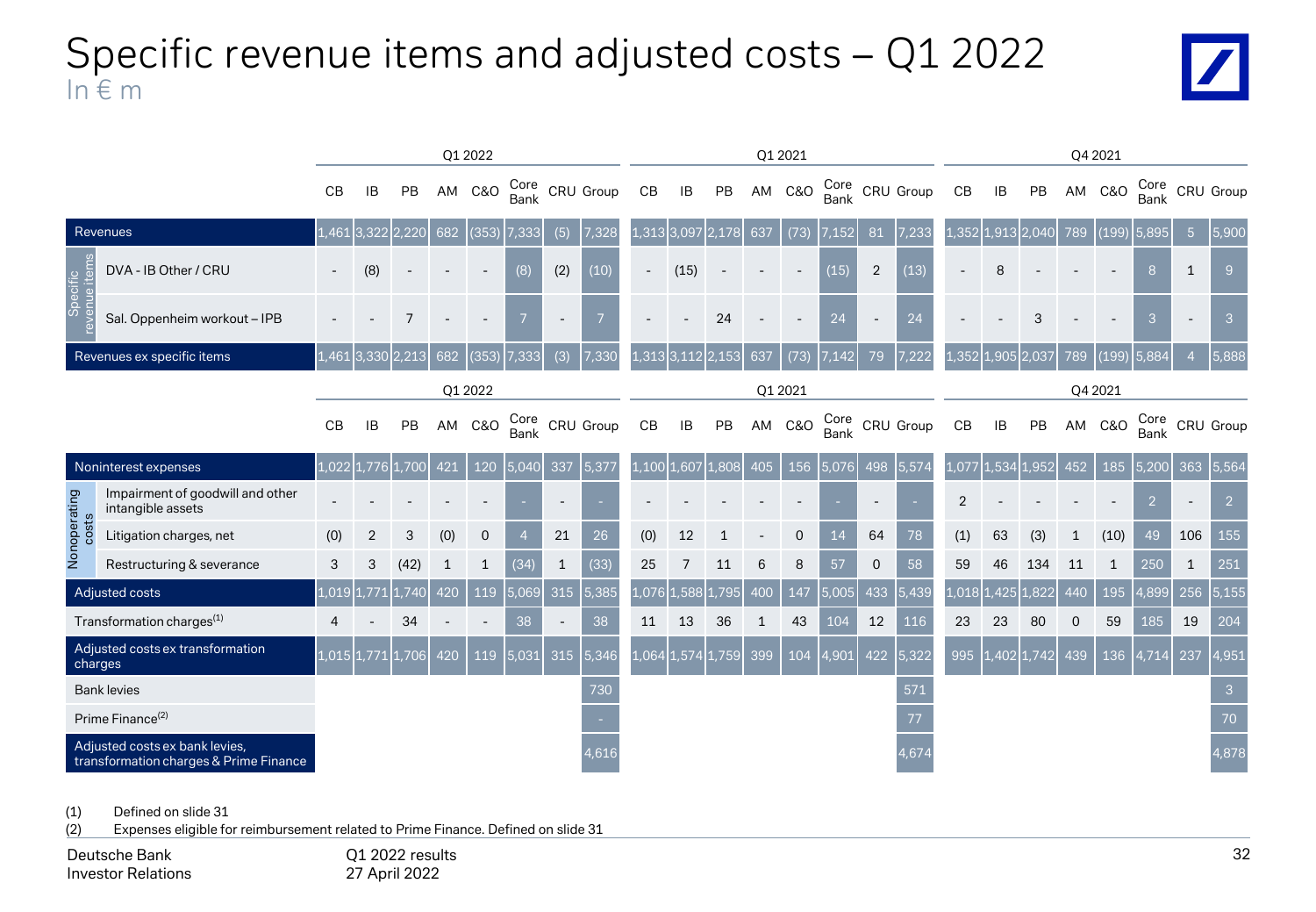### Transformation-related effects

In  $\epsilon$  bn, unless stated otherwise



 $2019 -$ 

|                                          |                                                | Q1 2022 | $2019 -$<br>Q1 2022<br>cumulative<br>impact | 2022<br>expected<br>cumulative<br>impact | % of total<br>$2019 -$<br>Q1 2022 |
|------------------------------------------|------------------------------------------------|---------|---------------------------------------------|------------------------------------------|-----------------------------------|
|                                          | Goodwill impairment <sup>(3)</sup>             |         | 1.0                                         | 1.0                                      | 100%                              |
| Nonoperating<br>costs <sup>(1)</sup>     | Restructuring & severance <sup>(4)</sup>       | (0.0)   | 1.8                                         | 2.0                                      | 94%                               |
|                                          | Real estate charges                            |         | 0.6                                         | 0.6                                      | 100%                              |
| Transformation<br>charges <sup>(2)</sup> | Software impairment / accelerated amortization |         | 1.4                                         | 1.4                                      | 100%                              |
|                                          | Other <sup>(5)</sup>                           | 0.0     | 0.7                                         | 0.8                                      | 89%                               |
|                                          | Deferred Tax Asset valuation adjustments       |         | 2.8                                         | 2.8                                      | 100%                              |
|                                          | <b>Total</b>                                   | 0.0     | 8.4                                         | 8.6                                      | 98%                               |

Note: Estimated restructuring & severance, impairments, deferred tax valuation adjustments and other transformation charges in future periods are preliminary and subject to change. Non-tax items are shown on a pre-tax basis. Defined on slide 31

- (1) Excluded from adjusted costs. Definition of adjusted costs provided on slide 31
- (2) Included in adjusted costs
- (3) Non tax-deductible

Pre-tax items

- (4) Excludes H1 2019 restructuring & severance of € 0.1bn, prior to the strategic announcement on 7 July 2019
- (5) Other mainly driven by IT platform transformation charges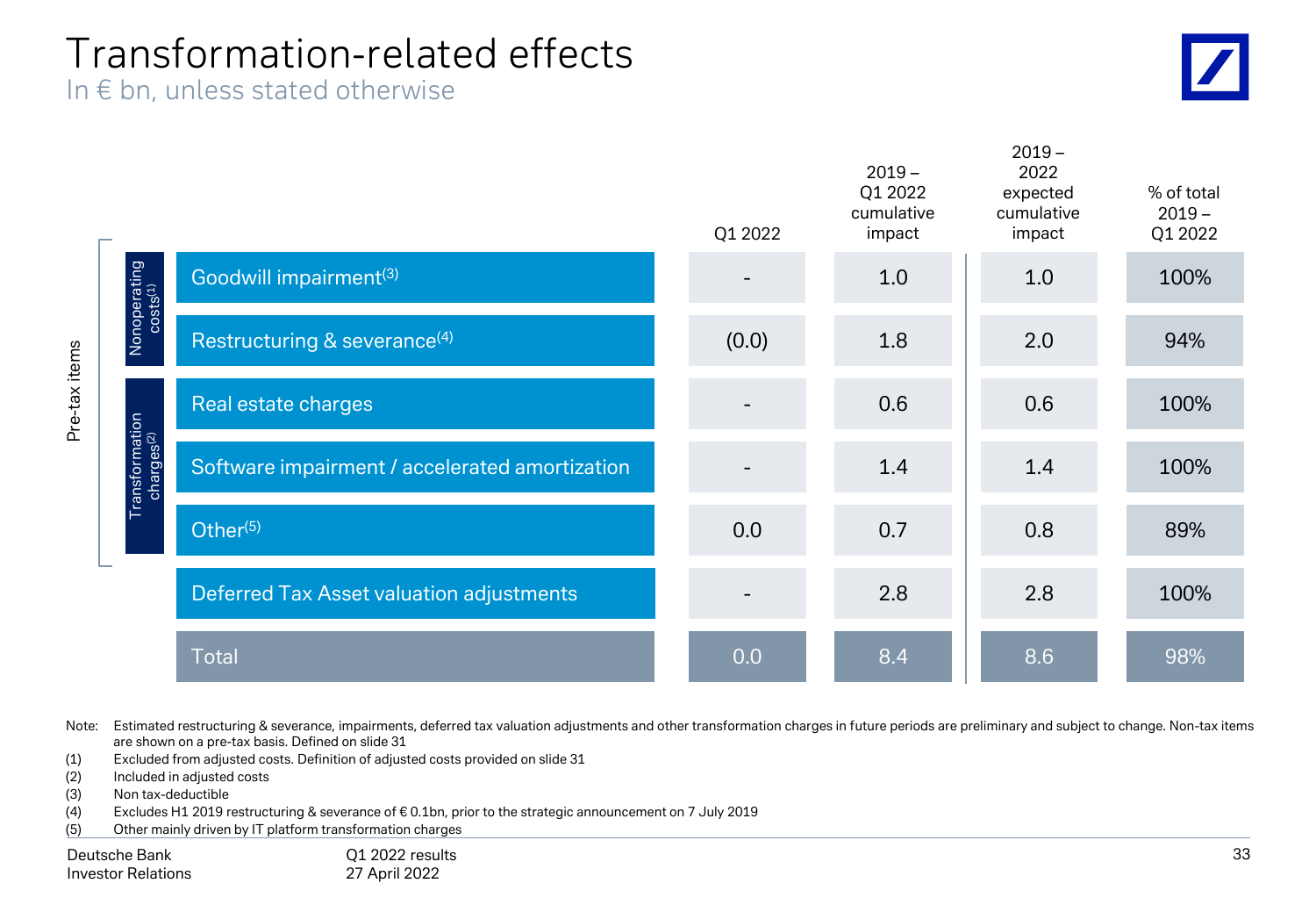### Indicative divisional currency mix Q1 2022





Net revenues and the set of the set of the Noninterest expenses

Note: Classification is based primarily on the currency of Deutsche Bank Group's office in which the revenues and noninterest expenses are recorded and therefore only provide an indicative approximation

(1) For net revenues primarily includes Singapore Dollar (SGD), Indian Rupee (INR), and Swiss Franc(CHF). For noninterest expenses primarily includes SGD, INR and Hong Kong Dollar (HKD)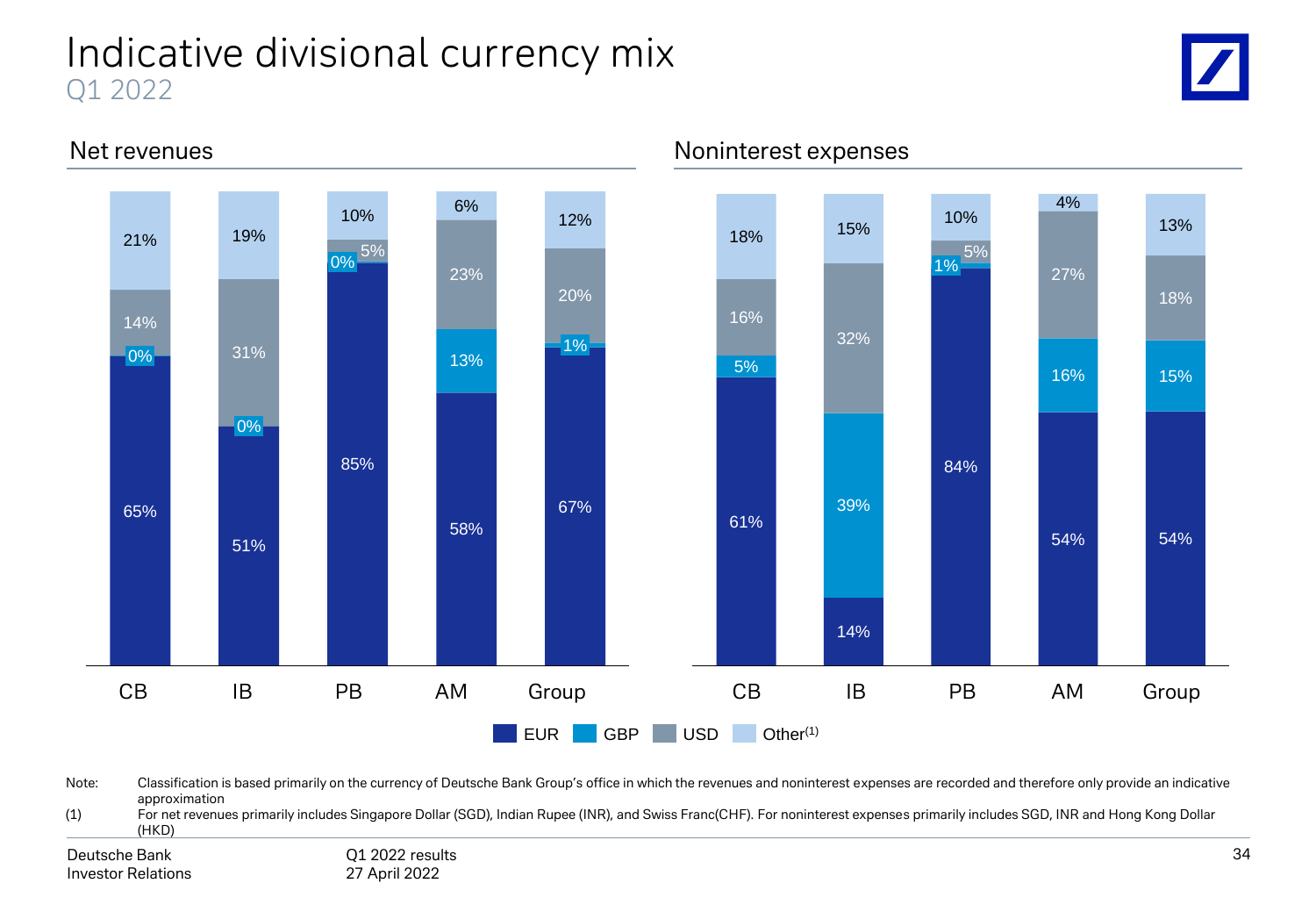### Provision for credit losses and stage 3 loans



#### 98 117 92 139 101 37 47 148 (25) 64 36  $(20)$ Q1 2021  $\frac{1}{(21)}$ <sup> $(7)$ </sup>  $\mathbf{0}_{\parallel}$  $(10)$  $(3)$   $(6)$ Q3 2 254 Q2 Q4  $(4)$ Q1 2022 69 75 117 292 Private Bank Investment Bank Corporate Bank Capital Release Unit 6.0 6.0 6.5 6.5 6.6 2.4 2.2 2.3 2.1 2.4  $2.1$  2.2 2.4 2.5  $2.1$  $0.3 \frac{1.6}{0.3}$   $1.4$   $0.2 \frac{1.3}{2.4}$   $0.2 \frac{1.3}{2.5}$   $0.2 \frac{1.3}{2.1}$ 12.5 12.5 Q1 2021 12.1 Q3 12.7 Q2  $0.2^{1.3}$ Q4  $0.2$ <sup>1.3</sup> Q1 2022 12.6 PB (ex-POCI) CRU (ex-POCI) CB (ex-POCI) Purchased or Originated Credit Impaired (POCI) IB (ex-POCI) Group Stage 3 loans at amortized  $cost \%^{(2)}$ 2.8% 2.7% 2.8% 2.7% Provision for credit losses (bps of loans)(1) Coverage Ratio (3)(4) Group | 6 | 7 | 10 | 22 | 24 | Group | 34% 34% 33% CB | (7) (7) (3) 16 | 48 CB | 45% 44% 44% PB 16 19 PB 36% 37% 37% IB 19 30 1 15 IB 14% 15% 14% 10 (3) 15 19 22 16 22 30 2.6% 33% 43% 37% 14% 24 48 16 15 33% 42% 36% 16%

Provision for credit losses, in  $\epsilon$  m  $\epsilon$  m Stage 3 at amortized cost, in  $\epsilon$  bn

Note: Provisions for credit losses in the Corporate & Other and Asset Management segments are not shown on this chart but are included in the DB Group totals

(1) Quarterly provision for credit losses annualized as bps of average quarterly loans gross of allowance at amortized cost

(2) IFRS 9 stage 3 assets at amortized cost including POCI as % of loans at amortized cost (€ 481bn as of 31 Mar 2022)

(3) IFRS 9 stage 3 allowance for credit losses for assets at amortized cost excluding POCI divided by stage 3 assets at amortized cost excluding POCI

(4) IFRS 9 stage 1 coverage ratio for assets at amortized cost (excluding country risk allowance) is 0.1% and IFRS 9 stage 2 coverage ratio for assets at amortized cost (excluding country risk allowance) is 1.3% as of 31 Mar 2022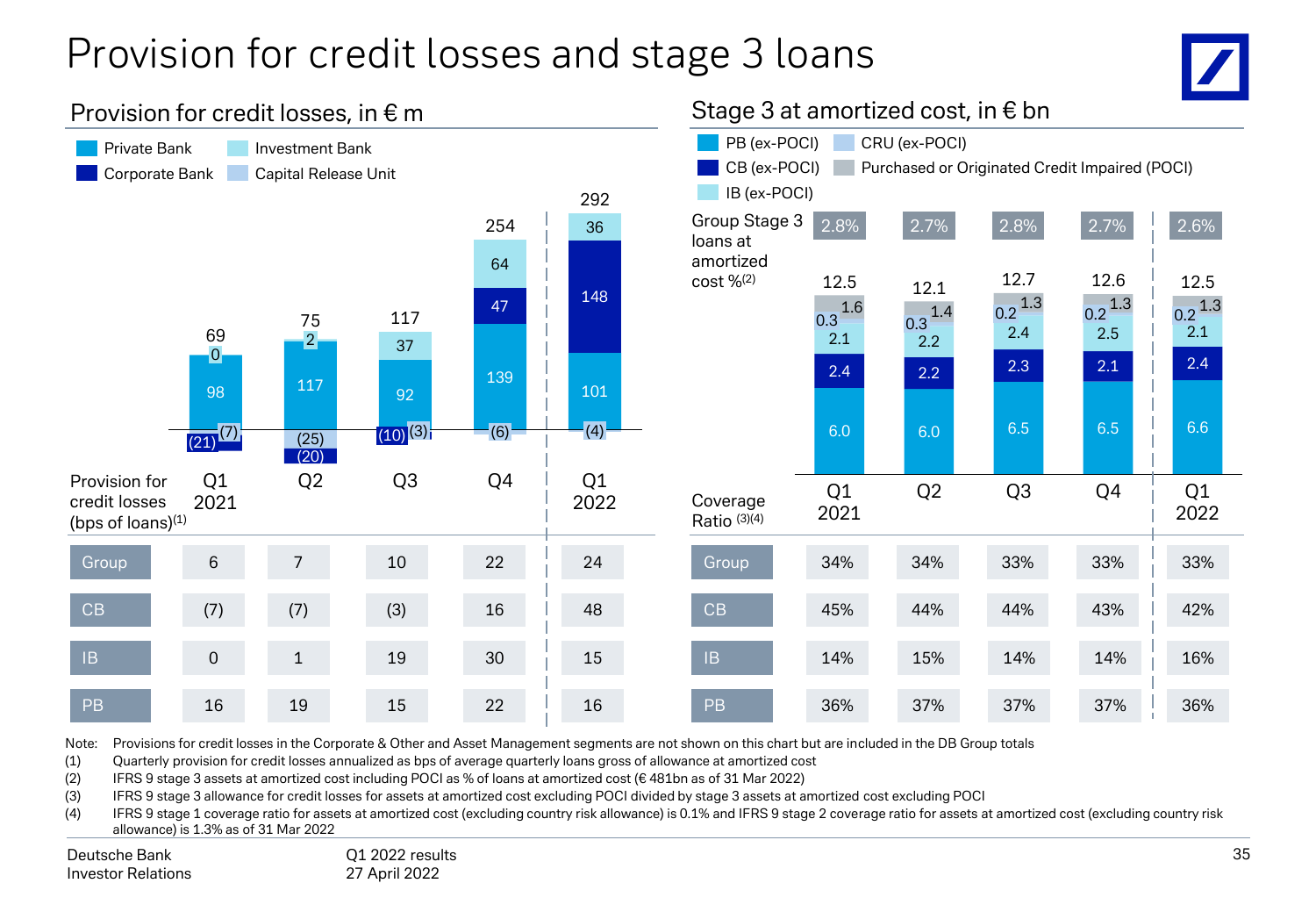### Litigation update In € bn, period end

### Litigation provisions<sup>(1)</sup>



### Contingent liabilities<sup>(1)</sup>



#### **Comments**

- ― Provisions remained stable quarter on quarter
- Contingent liabilities remained stable quarter on quarter. Contingent liabilities include possible obligations where an estimate can be made and outflow is more than remote, but less than probable

Note: Figures reflect current status of individual matters and provisions. Litigation provisions and contingent liabilities are subject to potential further developments

(1) Includes civil litigation and regulatory enforcement matters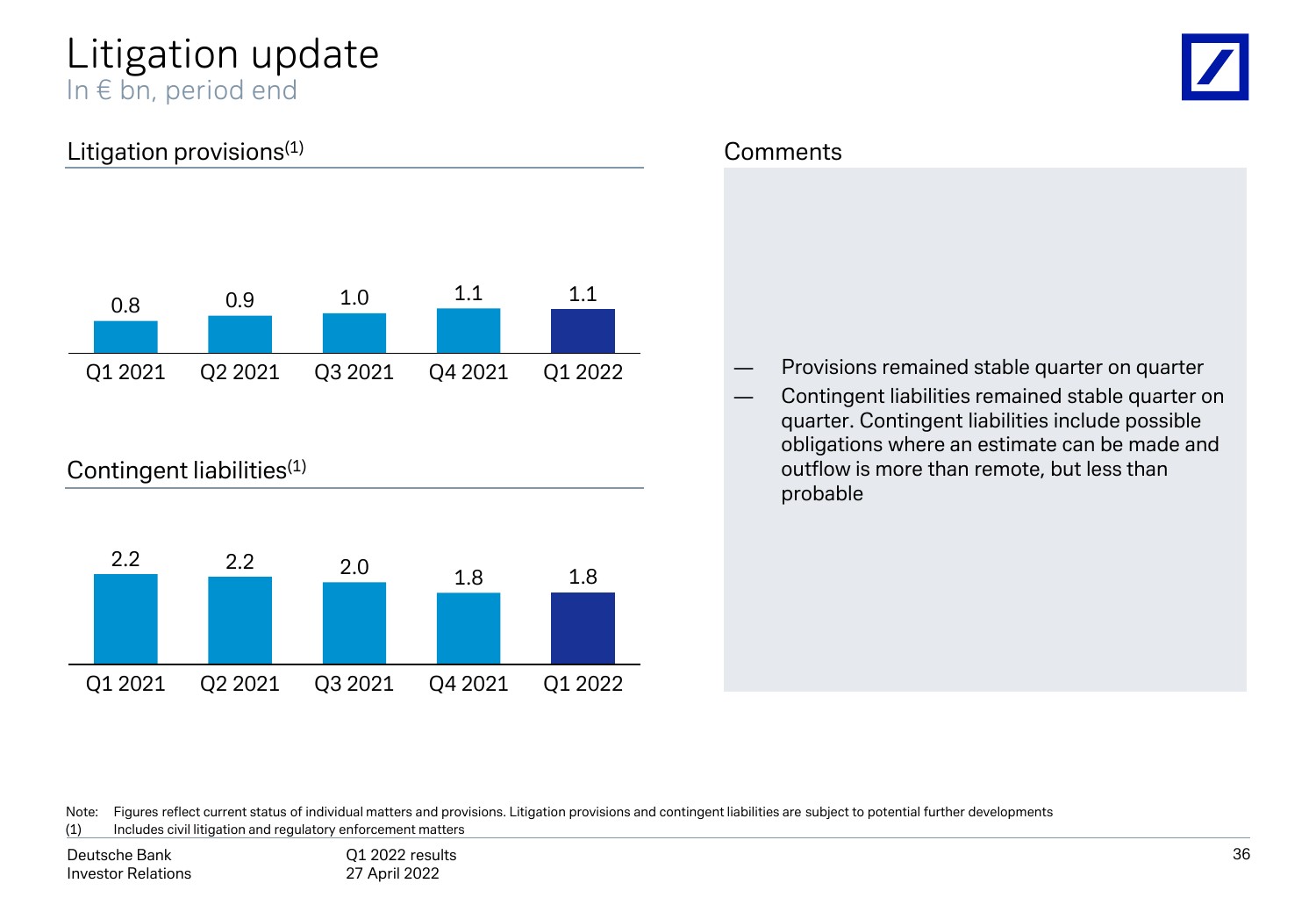### Q1 2022 loan and deposit development In  $\notin$  bn



#### Loan development



#### Deposit development



#### **Comments**

- Normalized lending growth of  $\epsilon$  2bn compared to Q4 2021 adjusted for FX effects
	- Loan growth in FIC offset by episodic Q4 2021 effects in the Investment Bank as well as FX
	- Continued strong growth in Private Bank driven by growth in mortgages in Private Bank Germany and collateralized lending in International Private Bank
	- Increasing momentum in Corporate Treasury Services expected to continue

### **Comments**

- Active volume management with deposits marginally down by € 3bn compared to Q4 2021 after adjusting for FX effects
	- Deposits have again proven stability in times of high market volatility across all divisions
	- Further deposit growth in the Private Bank while repricing measures continued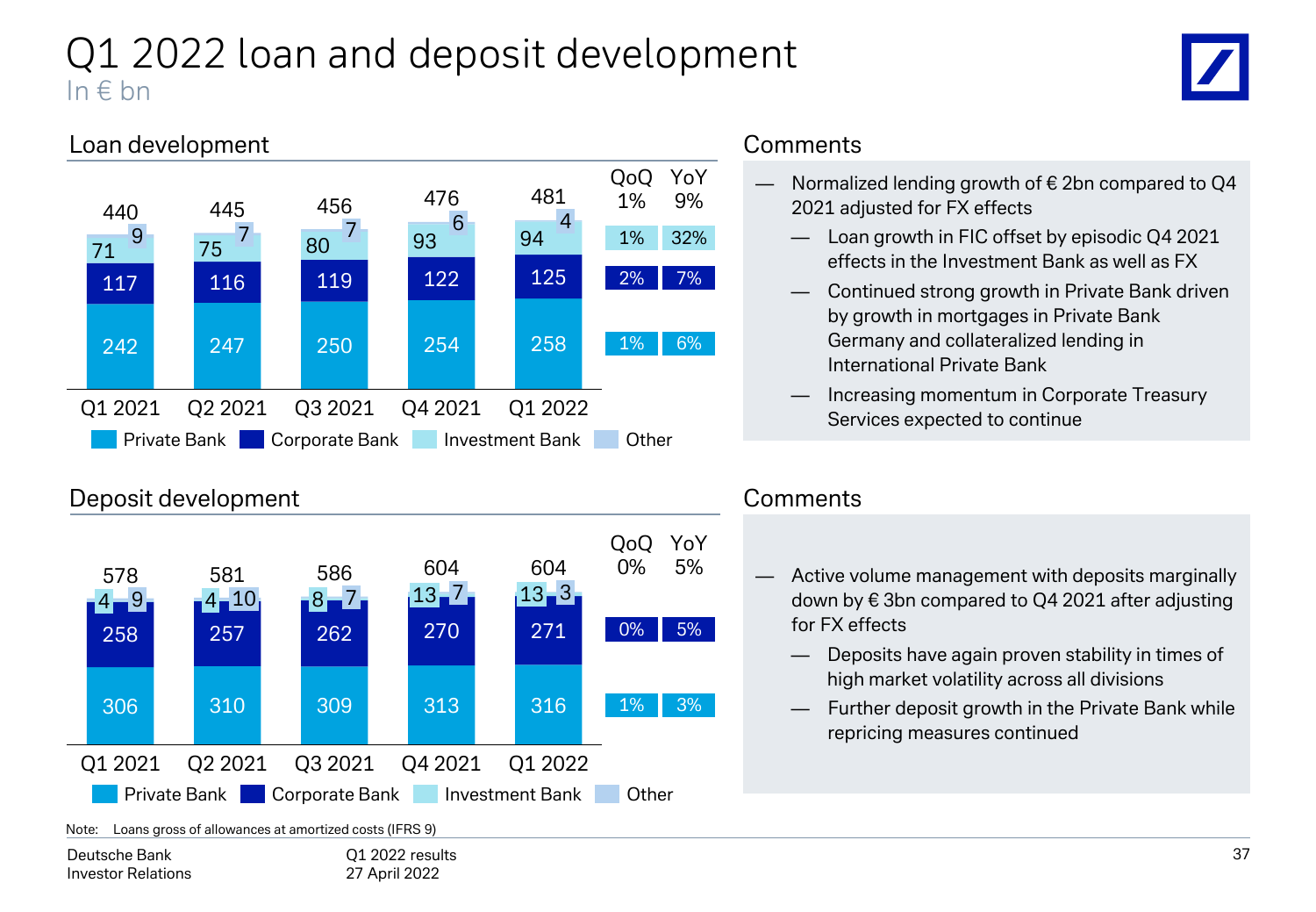# Deposit repricing in Q1 2022

In € bn, unless otherwise stated





### Charging agreements(1)



#### **Comments**

**Comments** 

- Further increase in quarterly revenues by 11% driven by Corporate Bank and Private Bank
- Q1 annualized run-rate of € 557m, up  $€ 149m$ compared to FY 2021 revenues
- Interest rate outlook implies lower charging specific revenues in the second half of 2022 more than offset by interest rate tailwinds

# — Corporate Bank focused to further expanding scope of clients and lowering thresholds

— Private Bank will continue to apply charges under existing agreements in line with previously communicated thresholds

(1) Total Euro current account balances of Corporate Bank and Private Bank deposits with implemented charging agreements. Individual charging thresholds apply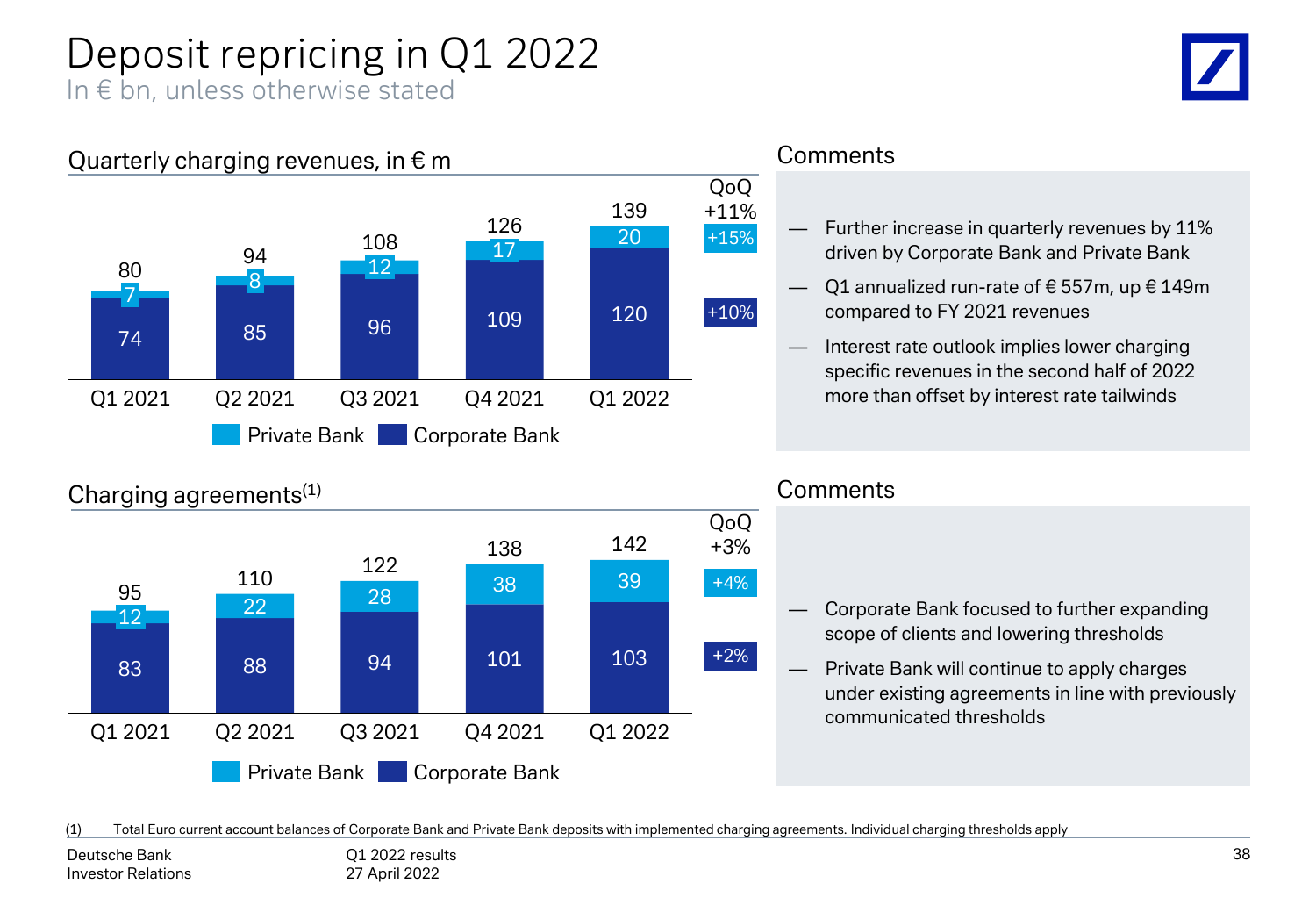### Net interest income sensitivity

Hypothetical +100bps parallel shift impact, in  $\epsilon$  bn





Note: Estimates are based on a static balance sheet, excluding trading positions and at constant exchange rates. The parallel yield curve shift by +100 basis points assumes an immediate increase of all interest rate tenors and no additional management action. Figures do not include Mark-to-Market / Other Comprehensive Income effects on centrally managed positions not eligible for hedge accounting. Unchanged rates impact estimated as delta between annualized last quarter's NII and first and second 12 months' NII forecast under unchanged interest rates respectively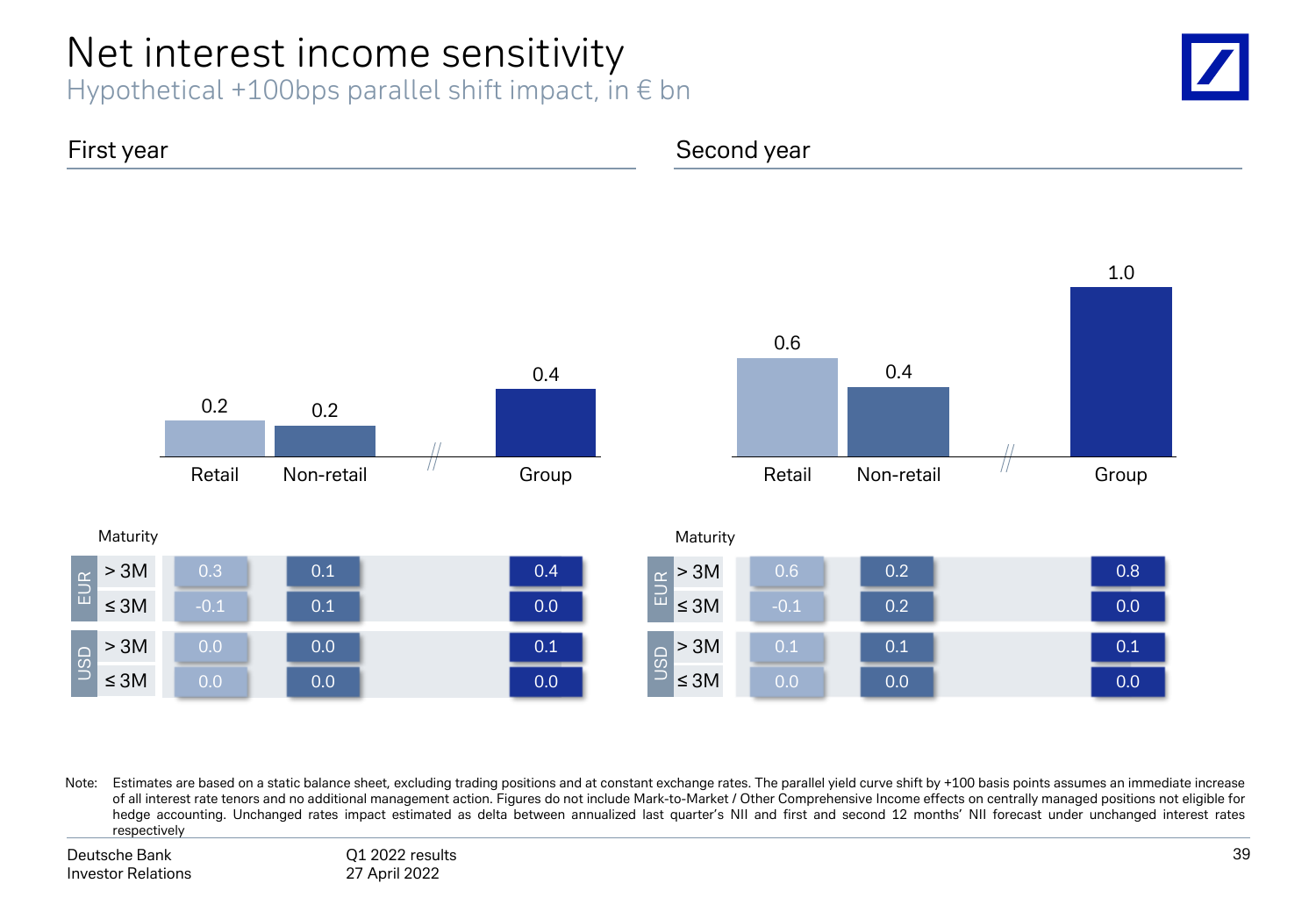### Leverage exposure and risk weighted assets CRD4, in € bn, period end





(1) Excludes any derivatives related market risk RWA, which have been fully allocated to non-derivatives trading assets

(2) Includes contingent liabilities

(3) Excludes € 99bn for Q4 2021 and € 83bn for Q1 2022 of certain central bank balances in line with the ECB's decision for Euro Area banks under its supervision dated 18 June 2021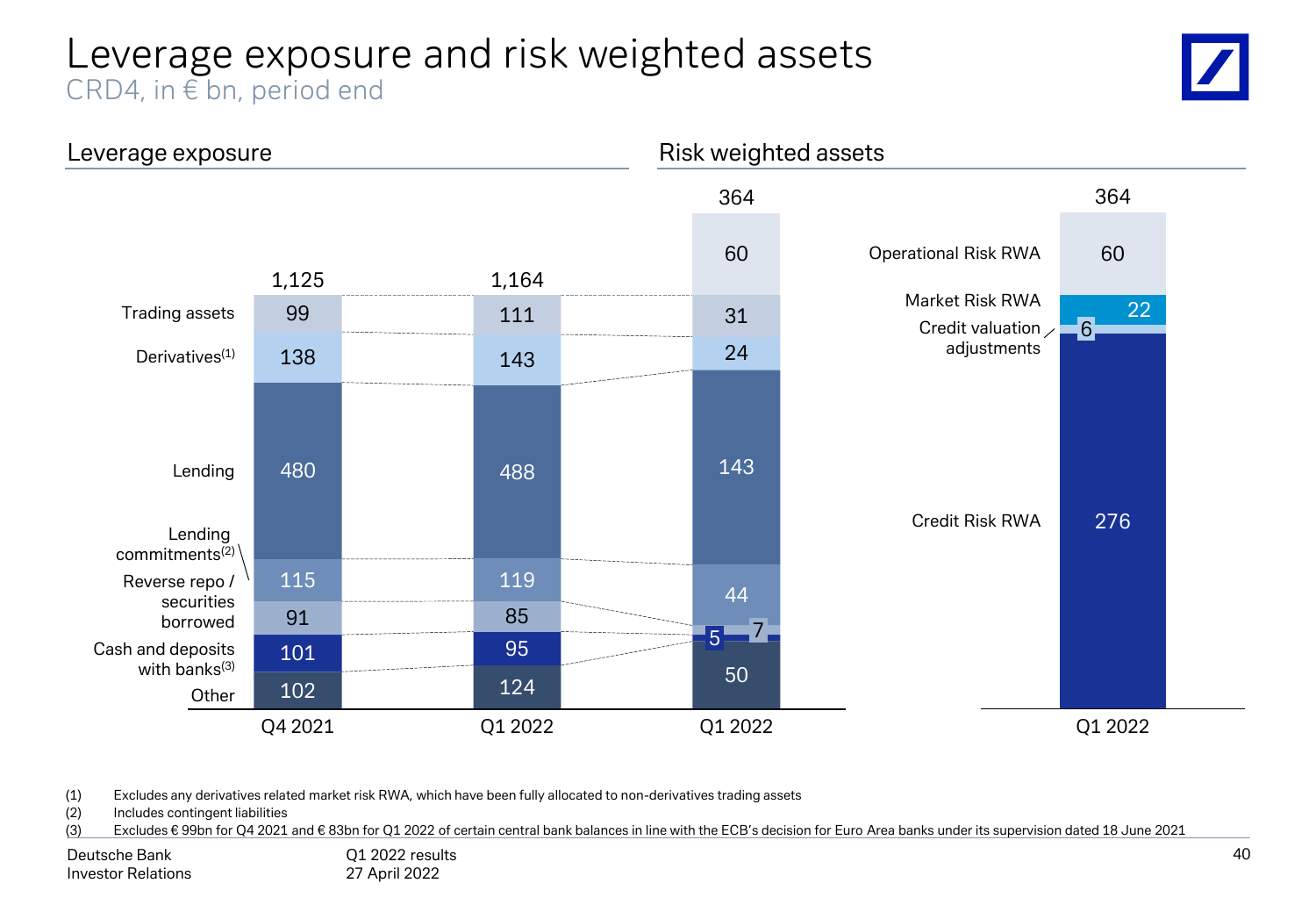### Level 3 assets In  $\epsilon$  bn, as of 31 March 2022



#### **Comments**

- Level 3 is an indicator of valuation uncertainty and not of asset quality
- The movements in Level 3 assets reflect that the portfolios are not static with significant turnover during the period
- Variety of mitigants to valuation uncertainty:
	- Prudent Valuation capital deductions(3) specific to Level 3 balances of ~€ 0.8bn
	- Uncertain inputs often hedged
	- Exchange of collateral with derivative counterparties

(1) Issuances include cash amounts paid on the primary issuance of a loan to a borrower

(2) Includes other transfers into (out of) level 3, including methodology refinements on opening balance and mark-to-market adjustments

(3) Additional value adjustments deducted from CET 1 capital pursuant to Article 34 of Regulation (EU) No. 2019/876 (CRR)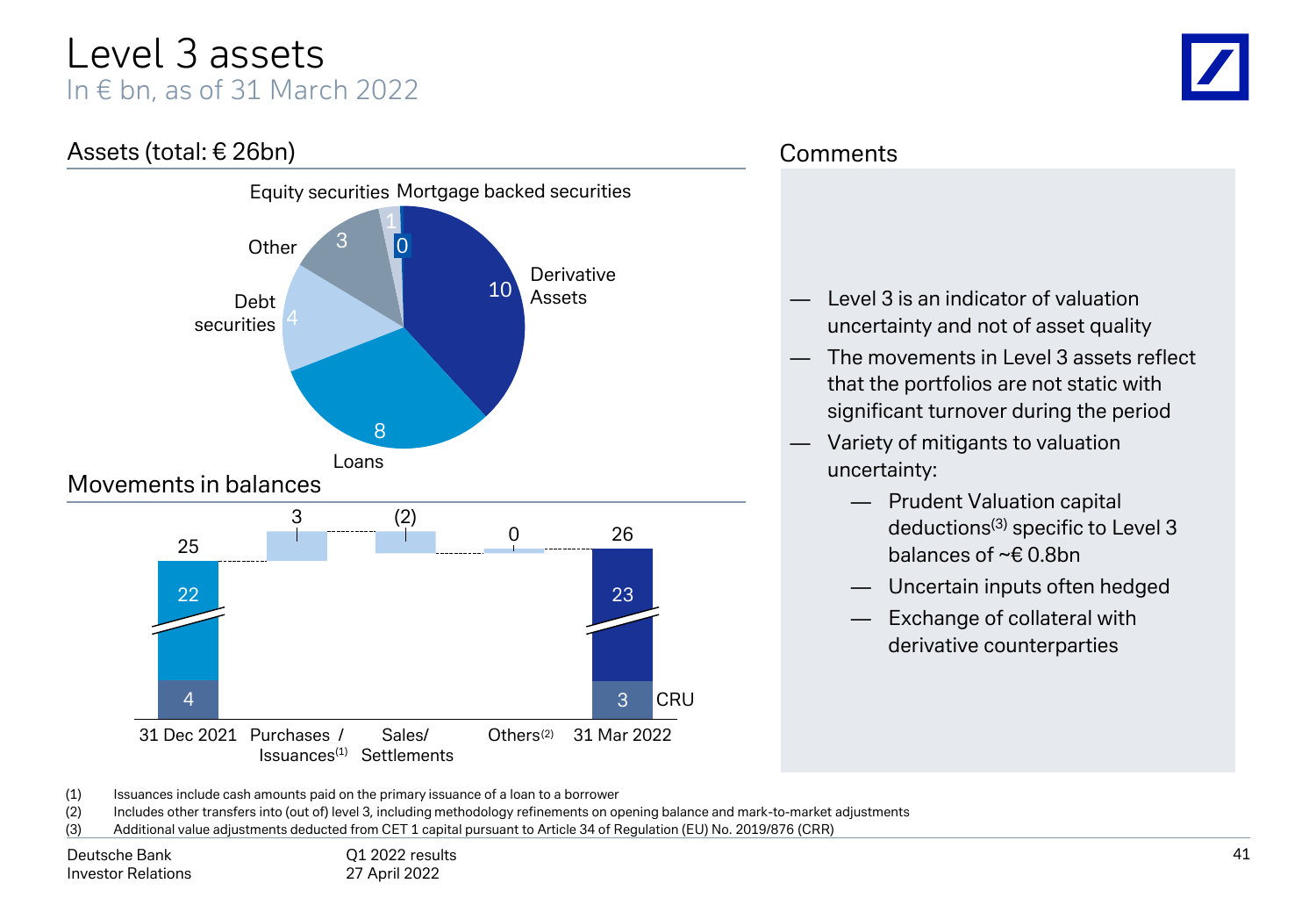# Value at Risk / stressed Value at Risk (VaR / sVAR)

In  $\epsilon$  m, unless stated otherwise



### Historical simulation VaR, DB Group Trading book, 99%, 1 day

### Historical simulation sVaR, DB Group Regulatory scope, 99%, 10 days

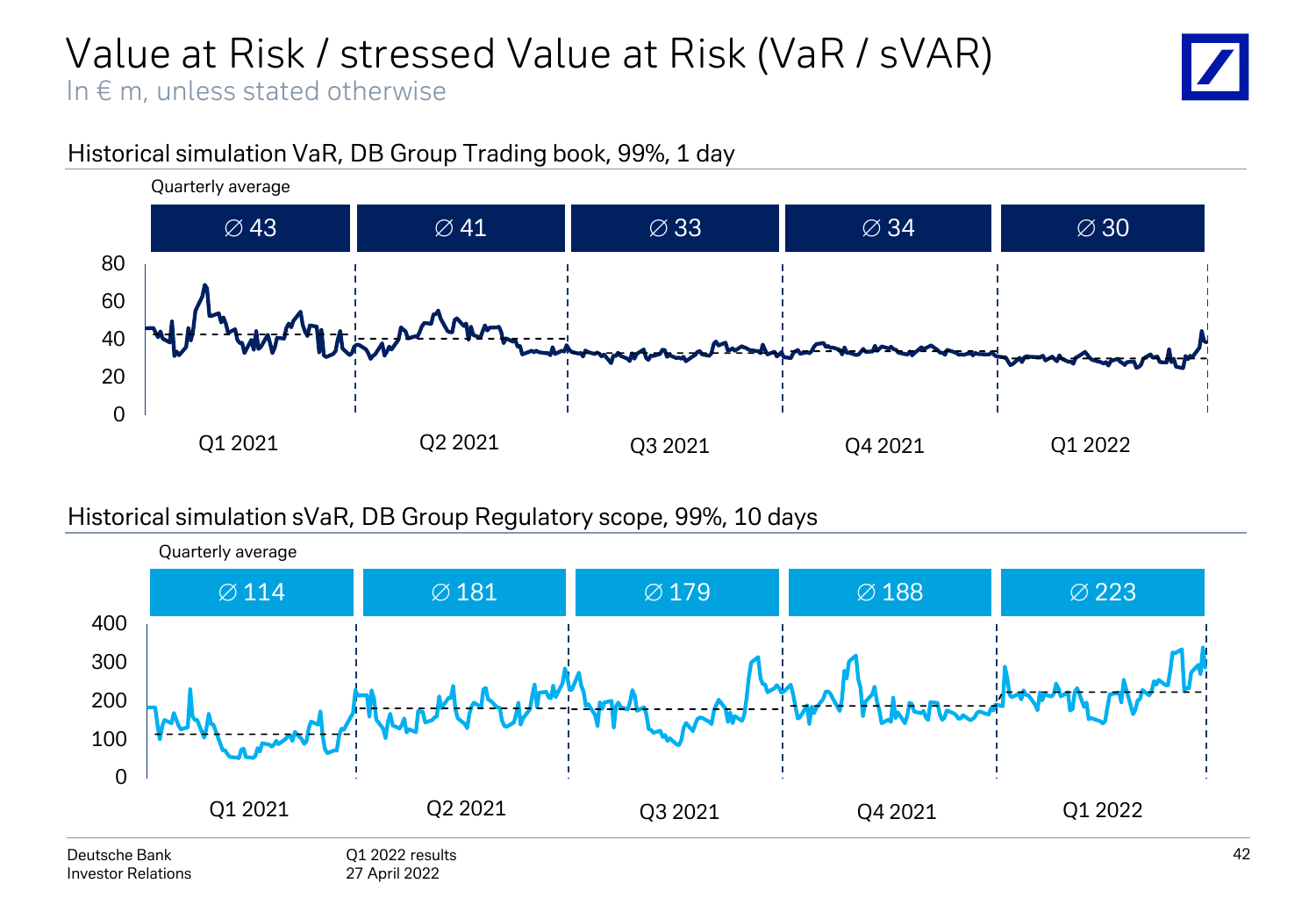# Assets under management (AuM) – Private Bank

In  $\epsilon$  bn, unless stated otherwise

**IPB - Investment Products PB GY - Investment Products IPB - Deposits PB GY - Deposits** 

### $AuM<sup>(1,2)</sup> - by business unit and product group$



(1) Investment Products also include insurances as well as cash positions under discretionary and wealth advisory mandate in IPB Wealth Management

Q1 2021 Q3 2021

(2) Deposits are considered assets under management if they serve investment purposes. In the Private Bank Germany (PB GY), International Private Bank (IPB) Personal Banking and IPB Private Banking, this includes term and savings deposits. In IPB Wealth Management, it is assumed that all customer deposits are held primarily for investment purposes

(3) Net flows also include shifts between deposits and investment products

Q1 2022 results 27 April 2022 Deutsche Bank Investor Relations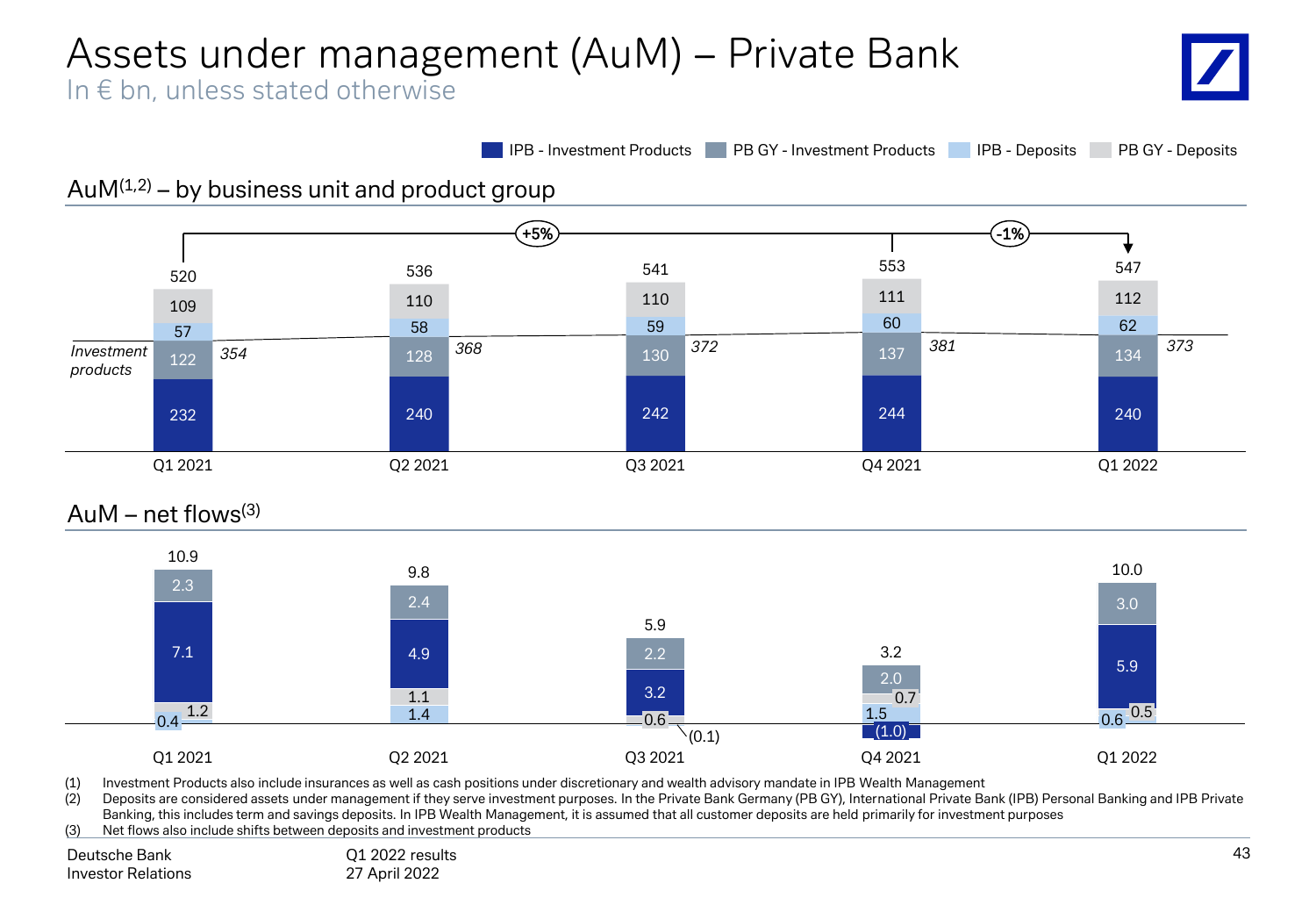### Assets under management (AuM) – Asset Management In  $\epsilon$  bn, unless stated otherwise





### AuM by asset class<sup>(2)</sup>



(1) YoY delta for Q1 2022 is explained as follows: € 46bn Net flows, € 22bn FX, € 13bn Market performance and € 1bn Other

(2) Average AuM are generally calculated using AuM at the beginning of the period and the end of each calendar month (e.g. 13 reference points for a full year, 4 reference points for a quarter)